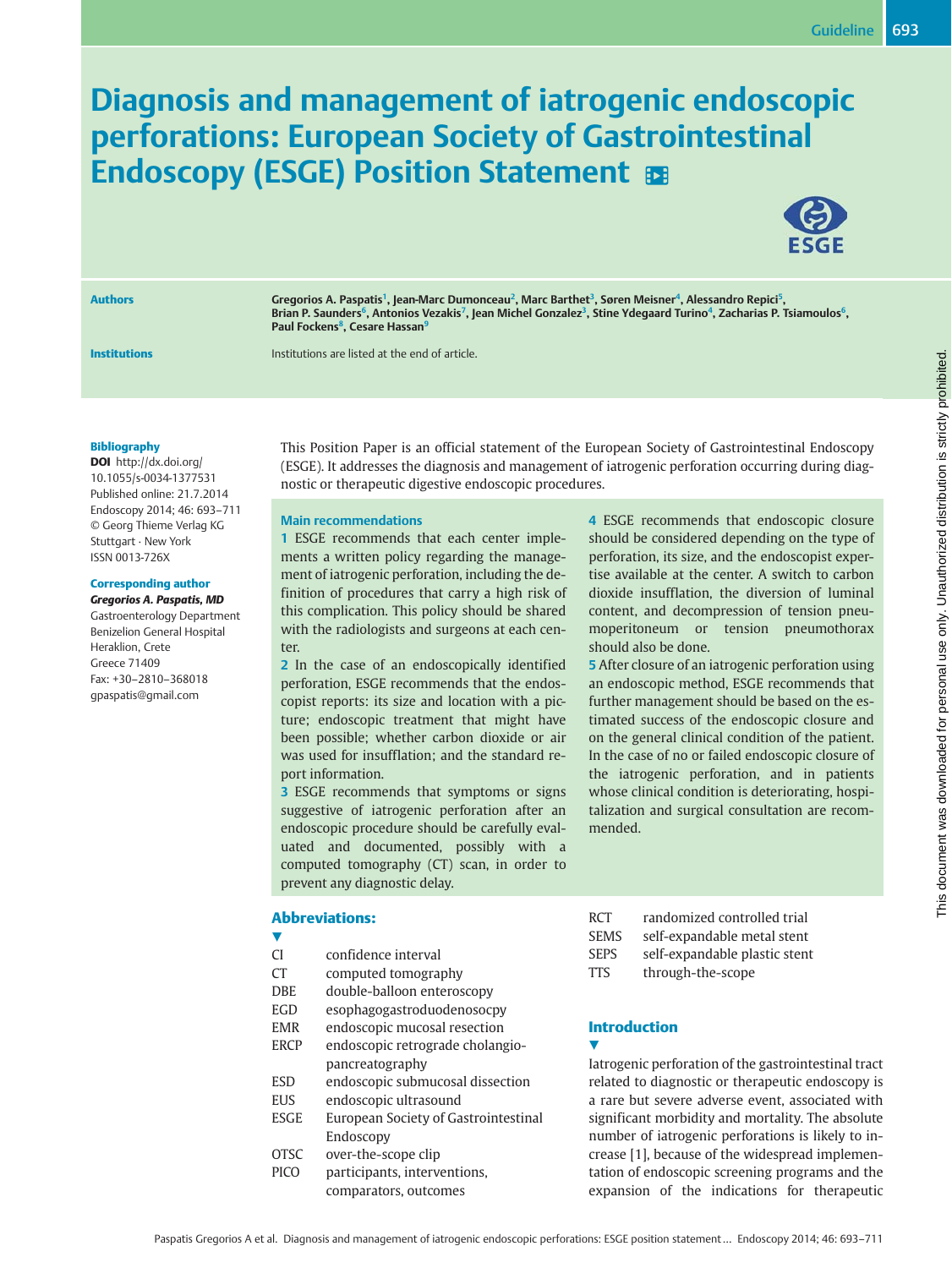endoscopy. Improvements in the endoscopic and surgical treatments of iatrogenic perforations might substantially reduce the associated morbidity and mortality, underlining the importance of correct diagnosis and management of these events [2]. Because of the lack of high quality studies, mainly due to the rarity of these adverse events, clinical/radiological/surgical strategies to deal with iatrogenic perforation are unclear. The clinical outcome of the patients depends on the timing and efficacy of such interventions, so that the lack of well-defined strategies may by itself be responsible for a suboptimal outcome.

In this Position Statement, ESGE aimed to define the main risk factors for iatrogenic perforations as well as clear diagnostic and therapeutic algorithms for their management. ESGE issues these recommendations as a position statement rather than a guideline because of the scarcity of high quality studies.

# **Methods**

#### v,

ESGE commissioned this Position Statement. The development process included meetings and online discussions among members of the committee during December 2012 and November 2013. Subgroups were formed, each in charge of a series of clearly defined key questions. The guideline committee chairs (G.P., C.H., J.M.D.) worked with the subgroup leaders (A.R., M.B., J.M.D., S.M., B.S.) to identify pertinent search terms that included: iatrogenic perforations, endoscopy, clips, surgery, as well as terms pertinent to specific key questions. For ease of literature searching, key questions were formulated using PICO (participants, interventions, comparators, outcomes) methodology [3].

Searches were performed on Medline (via Pubmed) and the Cochrane Central Register of Controlled Trials up to October 2013. Articles were first selected by title; their relevance was then assessed by reviewing full-text articles, and publications with content that was considered irrelevant were excluded. Because of the lack of well-designed studies on the diagnosis and management of iatrogenic perforations, quality of evidence and strength of recommendations were not formally graded [4].

Each subgroup developed draft proposals that were presented to the entire group for general discussion during a meeting held in December 2013 (Frankfurt, Germany). Further details on the methodology of ESGE guidelines have been reported elsewhere [4].

In April 2014, a draft prepared by G.P. was sent to all group members. After agreement on a final version, the manuscript was reviewed by two experts selected by the ESGE Governing Board and it was sent to all ESGE individual members and societies for comments/endorsement. It was then submitted to the journal Endoscopy for publication.

This Position Paper was issued in 2014 and will be considered for update in 2018. Any interim updates will be noted on the ESGE website: http://www.esge.com/esge-guidelines.html.

#### Recommendations and statements  $\blacktriangledown$

Evidence statements and recommendations are stated in italics. For ease of clinical use general recommendations and statements are given first followed by in the recommendations and statements for specific organs. A summary of the recommendations and statements is presented in  $\bullet$  Table 1.

#### General policy **V**

ESGE recommends that each center implements a written policy regarding the management of iatrogenic perforations, including the definition of procedures that carry a high risk of this complication. This policy should be shared with the radiologists and surgeons at each center.

Iatrogenic perforations are associated with a high risk of morbidity and mortality. Such risks can probably be reduced by using an evidence-based algorithm for diagnosis and management. As outlined below, awareness of the risk factors, prompt availability of adequate radiological imaging, as well as clinical, endoscopic and surgical competence may be expected to substantially improve patient outcome. Because of its complexity, this condition is better managed by a multidisciplinary approach, including endoscopic, radiological, and surgical competences that need to be readily available.

In particular, the existence of a clear policy may prevent a situation where iatrogenic perforation has catastrophic consequences because of the non-availability of appropriate clinical, radiological, or surgical expertise. Although iatrogenic perforation is relatively rare, it is not a completely unpredictable adverse event. Some procedures appear to carry a relatively high risk, allowing a simple stratification between low risk and high risk procedures. It is reasonable to assume that implementation of policies before and not after the introduction of the procedure would by itself minimize the morbidity and mortality risk associated with endoscopic perforation. For instance, the simple awareness that a particular procedure is at high risk of esophageal perforation should indicate that the procedure should not be performed unless a surgeon with adequate thoracic competence is available. Similarly, lack of training with or non-availability of dedicated endoscopic devices would unnecessarily expose patients with iatrogenic perforations to surgical risks. Moreover, failure to use computed tomography (CT) instead of plain film radiography to detect subtle perforations may result in diagnostic delay. Thus the management team for iatrogenic perforations seems to resemble that of stroke and gastrointestinal bleeding units, where prompt collaboration and availability of required competences has led to better clinical outcomes [5, 6]. The availability of dedicated protocols may also represent a structural quality indicator for the health system.

# Reporting

**V** 

In the case of an endoscopically identified perforation, ESGE recommends that the endoscopist reports: its size and location with a picture; endoscopic treatment that might have been possible; whether carbon dioxide or air was used for insufflation; and the standard report information.

Acute iatrogenic perforation during endoscopy is defined as the presence of gas or luminal contents outside the gastrointestinal tract [7]. The timing of diagnosis is critical for management and patient outcome [8–10]. Endoscopy shows a high sensitivity and specificity for diagnosis of iatrogenic perforation [11]. Concerns that air insufflation associated with endoscopy may worsen the extraluminal contamination associated with perforation have not been conclusively demonstrated in any recent study; therefore such concerns should not prevent adequate reporting of the perforation characteristics and should not prevent possible treatment. In the case of an endoscopically recognized perforation, a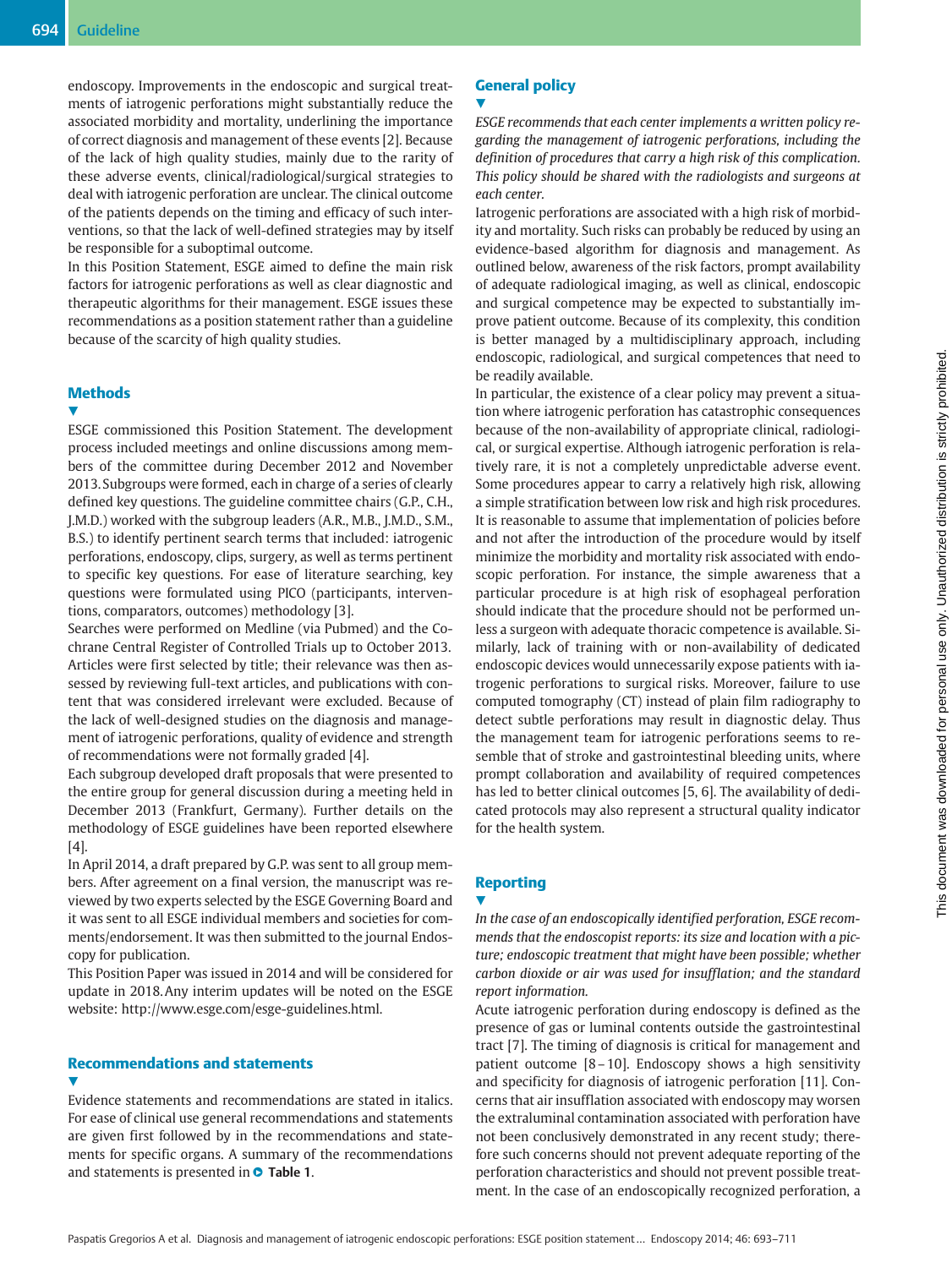Table 1 Iatrogenic endoscopic perforations: summary of recommendations from the European Society of Gastrointestinal Endoscopy (ESGE).

- ESGE recommends that each center implements a written policy regarding the management of iatrogenic perforation, including the definition of procedures that carry a high risk of this complication. This policy should be shared with the radiologists and surgeons at each center.
- In the case of an endoscopically identified perforation, ESGE recommends that the endoscopist reports: its size and location with a picture; endoscopic treatment that might have been possible; whether carbon dioxide or air was used for insufflation; and the standard report information.
- ESGE recommends that symptoms or signs suggestive of iatrogenic perforation after an endoscopic procedure should be carefully evaluated and documented, possibly with a computed tomography (CT) scan, in order to prevent any diagnostic delay.
- ESGE recommends that endoscopic closure should be considered depending on the type of perforation, its size, and the endoscopist expertise available at the center. A switch to carbon dioxide insufflation, the diversion of luminal content, and decompression of tension pneumoperitoneum or tension pneumothorax should also be done.
- After closure of an iatrogenic perforation using an endoscopic method, ESGE recommends that further management should be based on the estimated success of the endoscopic closure and on the general clinical condition of the patient. In the case of no or failed endoscopic closure of the iatrogenic perforation, and in patients whose clinical condition is deteriorating, hospitalization and surgical consultation are recommended.
- ESGE suggests that endoscopic dilations, mucosal resection/submucosal dissection, and foreign body removal should be considered to carry an increased risk of esophageal or gastric perforation.
- ESGE recommends endoscopic treatment for esophageal and gastric perforations using clips or other devices, especially for perforations < 10 mm. Temporary stent placement is particularly useful for large esophageal perforations. For gastric perforation > 10 mm, use of over-the-scope clips (OTSCs) or omental patching, or the combined technique using an endoloop and through-the-scope (TTS) clips are recommended. If such treatment is unfeasible or fails, or in the case of clinical deterioration, hospitalization and surgical consultation are recommended. General principles of management also include nil-by-mouth regimen, with intravenous administration of proton pump inhibitors, broad spectrum antibiotics, fluids, and on-demand pain medication.
- The most common causes of perforations related to endoscopic retrograde cholangiopancreatography (ERCP) are sphincterotomy (56 %) and guidewire manipulation (23 %). ESGE suggests that precut, Billroth II gastrectomy, and biliary stricture dilation should be considered to entail increased risk for biliopancreatic perforation.
- The majority of ERCP-related ductal or periampullary duodenal perforations can be managed nonsurgically. The indications for surgery are a major contrast medium leak, severe sepsis despite nonsurgical management, severe peritonitis, and fluid collections or unsolved problems (e. g., retained hardware) that cannot be solved by nonsurgical means. After careful patient selection, nonsurgical management is successful in more than 90 % of patients.
- For the nonsurgical management of ERCP-related ductal or periampullary duodenal perforation, ESGE recommends antibiotics and nasogastric or nasoduodenal aspiration in all patients; stenting of the perforated duct (or of the biliary duct in the case of periampullary perforation) on a case-bycase basis; and total parenteral nutrition in undernourished patients as well as in patients in whom adequate enteral feeding is presumed not to be feasible for ≥ 7 days. Cross-sectional imaging should be performed during follow-up and, if a liquid collection is disclosed, percutaneous drainage should be considered. The efficacy of TTS clips in closing periampullary perforations is unknown.
- ESGE suggests that altered anatomy, stricture dilation in Crohn's disease, dilation of gastrojejunal stricture after gastric bypass, endoscopic submucosal dissection (ESD) and, in patients with altered anatomy, double-balloon enteroscopy (DBE) are risk factors for duodenal and small-bowel perforation.
- In type I (i. e. nonperivaterian) duodenal perforations, ESGE recommends endoscopic treatment if the iatrogenic perforations is recognized immediately and, in the case of failure of endoscopic treatment, immediate surgery. If the duodenal perforation is diagnosed later ( > 12 h), management should be surgical in the case of contrast medium extravasation or of persistent large fluid collection at CT scan, or if the patient's condition deteriorates. If the patient is in good condition without extravasation of contrast medium or persistent large fluid collection seen at CT, the patient should be treated conservatively without intervention. For iatrogenic perforations in the small bowel, the ESGE recommends surgical treatment although some iatrogenic perforations caused by dilation of a stricture at a gastrojejunal anastomosis (GJA) may be treated conservatively.
- ESGE recommends that complex endoscopic mucosal resection (EMR), endoscopic submucosal dissection (ESD), and balloon dilation procedures should be considered to carry increased risk of colorectal perforation. Older age, co-morbidity, inflammatory colonic disease, use of hot biopsy forceps, and endoscopist inexperience are other significant risk factors for iatrogenic perforations at colonoscopy.
- ESGE recommends the use of TTS endoclips for small holes and OTSCs for larger ones. Adequate colon preparation is an important factor when contemplating endoscopic treatment of iatrogenic perforations. All patients treated conservatively should be watched closely by a multidisciplinary team in the immediate post-procedure period. Immediate surgical repair is required in the case of larger perforations or where endoscopic closure has failed or where the patient's clinical condition is deteriorating.

comprehensive and clear written report is critical in driving further management. Thus, incomplete reporting–that may be dictated by the fear of future medicolegal litigation–may expose patients to needless diagnostic or therapeutic delays and cause a suboptimal outcome. A clear report stating that the endoscopic therapy applied to the iatrogenic perforation was effective is likely to represent by itself an indication not to proceed to surgery, whilst a report of failure to close a perforation may warn against any delay in surgical treatment. Awareness about the use of carbon dioxide or air may be critical in the interpretation of endoscopic and clinical findings. In order to simplify surgical access, an accurate description of the size and location of the iatrogenic perforations is also required [12]. The availability of photographic documentation of the perforated area may be useful for the multidisciplinary approach, and also for legal considerations.

ESGE recommends that symptoms or signs suggestive of iatrogenic perforation after an endoscopic procedure should be carefully evaluated and documented, possibly with a computed tomography (CT) scan, in order to prevent any diagnostic delay.

Iatrogenic perforations are not always recognized at endoscopy. For instance, in a study spanning 10 years of practice, only 68 % of colonoscopy-related perforations were diagnosed within 24 hours [13], so that a high level of suspicion for perforation is required when evaluating some post-endoscopy symptoms, especially following procedures with a high risk of perforation. Early diagnosis has been shown to substantially impact the post-perforation outcome, mainly because it allows potential surgical intervention in an uncontaminated setting [14]. An early search for iatrogenic perforations should be prompted by unusual abdominal pain with distension, chest pain, subcutaneous emphysema, or shortness of breath, while iatrogenic perforation at a later stage is associated with more severe symptoms or signs, such as systemic inflammatory response, hypotension, and mental confusion.

Chest and abdominal plain film radiography are considered to be suboptimal compared with CT scanning [15]. The advantages of CT over plain film radiography include the ability to detect small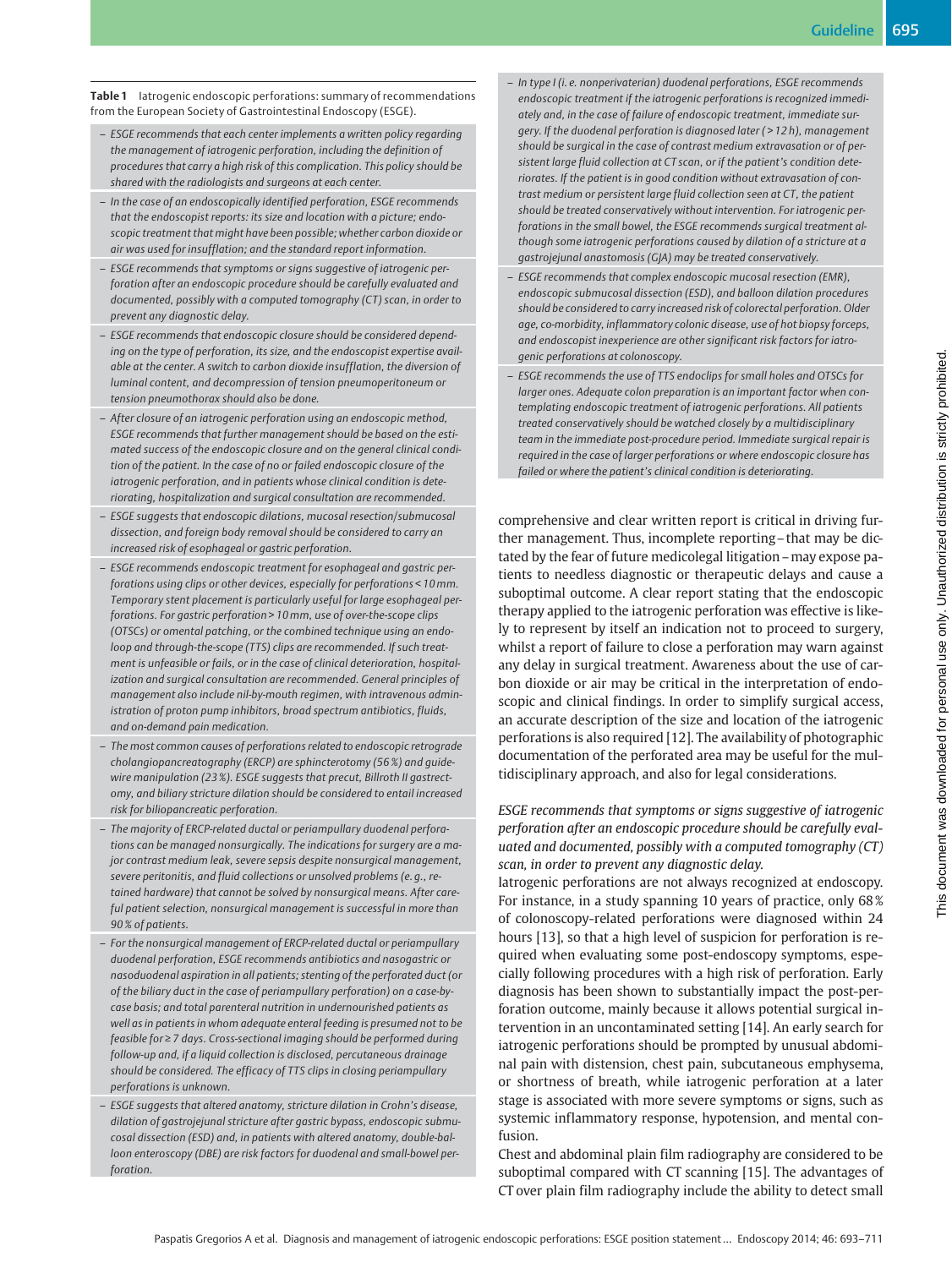amounts of gas in the peritoneum, retroperitoneum or mediastinum, as well as the ability to use luminal contrast to evaluate the efficacy of endoscopic perforation closure.

CT also has a higher sensitivity than plain film radiography for the detection of extraluminal liquids or small pneumothorax. In detail, CT imaging has the higher accuracy for showing small quantities of free air, fluid collections, or empyema in the mediastinum and/or pleural or peritoneal cavity and it provides better definition of adjacent structures [15]. The ingestion of watersoluble contrast prior to CT adds accuracy because it may display the site of extravasation [16].

After endoscopic resection, small air bubbles caused by transmural injection may be seen in the absence of actual iatrogenic perforation [9, 17]. Pneumomediastinum or pneumoperitoneum, without any endoscopic evidence of perforation, can be shown by CT scans in 31 %–63 % of all gastroesophageal endoscopic submucosal dissection (ESD) procedures [18, 19]. Thus, radiologic findings should always be interpreted in conjunction with endoscopic and clinical findings.

# **Treatment**

v,

ESGE recommends that endoscopic closure should be considered depending on the type of the perforation, its size, and the endoscopist expertise available at the center. A switch to carbon dioxide endoscopic insufflation, the diversion of luminal content, and decompression of tension pneumoperitoneum or tension pneumothorax should also be done.

Randomized controlled studies performed in animal models have shown that the endoscopic closure of iatrogenic perforations is feasible, prevents peritonitis and, compared with surgery, limits adhesions [20, 21]. Thus, it may be decisive in influencing patient outcome, and need for surgery following iatrogenic perforation. Different devices may be applied, mainly according to the size of the iatrogenic perforation. It is unlikely, however, that holes larger than 3 cm may be endoscopically treated.

Clean contents of the gastrointestinal lumen and adequate expertise of the endoscopist are prerequisites for successful endoscopic closure of iatrogenic perforations. Nasogastric or nasoduodenal tubes should be used for diversion of gastrointestinal fluids, as appropriate. Although early involvement of the surgeon is advisable, his/her presence is not required for the endoscopic treatment of the iatrogenic perforation, as the endoscopist usually has more experience than the surgeon in endoscopic closure of iatrogenic perforations.

In the case of hemodynamic or breathing disorders caused by air under tension, decompression should be done as an emergency measure [22]. In a Japanese series, half of the patients underwent successful peritoneal decompression during the procedure [23] (Video e1, available online).

Carbon dioxide insufflation is generally recommended during long gastrointestinal endoscopy procedures in patients without severe underlying pulmonary disease [24]. Switching from air to carbon dioxide for insufflation in the case of unexpected iatrogenic perforation may prevent tension-pneumothorax, tensionpneumomediastinum, or tension-pneumopericardium, and the abdominal compartment syndrome, although supporting data are lacking [24, 25].

After closure of an iatrogenic perforation using an endoscopic method, ESGE recommends that further management should be

based on the estimated success of the endoscopic closure and on the general clinical condition of the patient. In the case of no or failed endoscopic closure of the iatrogenic perforation, and in patients whose clinical condition is deteriorating, hospitalization and surgical consultation are recommended.

In the case of iatrogenic perforation, hospitalization is nearly always required. However, selected patients with asymptomatic iatrogenic perforation treated endoscopically may be discharged, but close follow-up should be considered [26].

All patients admitted to the hospital should be treated with general supportive measures including intravenous antibiotics, nothing by mouth, and close multidisciplinary follow-up. Parenteral nutrition is recommended in undernourished patients or in well-nourished patients with expected non-alimentation for≥7 days [27]. Close clinical multidisciplinary monitoring (by endoscopists, surgeons, and intensive care physicians) is required, with special attention to signs of sepsis and peritonitis that could lead to urgent surgical management.

Early surgery is generally to be preferred in patients with large perforations, generalized peritonitis, ongoing sepsis, deteriorating clinical condition, after failure of percutaneous drainage, or with an active leak or with presence of a definite amount of free fluid detected at CT that cannot be drained percutaneously.

Iatrogenic perforations that are diagnosed late (particularly duodenal iatrogenic perforations) also require surgical drainage, which carries a high morbidity and mortality [8, 9, 14, 28, 29].

# Gastroesophageal perforations  $\blacktriangledown$

#### High risk gastroesophageal procedures

ESGE suggests that endoscopic dilations, mucosal resection/submucosal dissection and foreign body removal should be considered to carry an increased risk of esophageal or gastric perforation.

### Esophagus: high risk procedures

Most esophageal perforations are associated with therapeutic endoscopic maneuvers, and occur in the thoracic part of the esophagus [30, 31]. Iatrogenic perforation is the most frequently reported major complication of esophageal dilation [30]. The risk is low (0.09 %–2.2 %) for simple ring or peptic strictures [30], and much higher for strictures that are complex (angulated, multiple, or long), caustic, or radiation-induced [32, 33]. The perforation rate in pneumatic dilation for achalasia has been reported to range broadly between 0.4 % and 14 %, and it seems to be lower if a 30-mm balloon is used first with an interval, stepwise approach [34, 35].

Endoscopic resections have also been associated with esophageal perforations: retrospective series on endoscopic mucosal resection (EMR) (mostly for Barrett's esophagus) have reported perforation rates between  $0\%$  and  $3\%$  [36,37].



Inoue & Fockens draining a pneumoperitoneum



Online content including video sequences viewable at: www.thieme-connect.de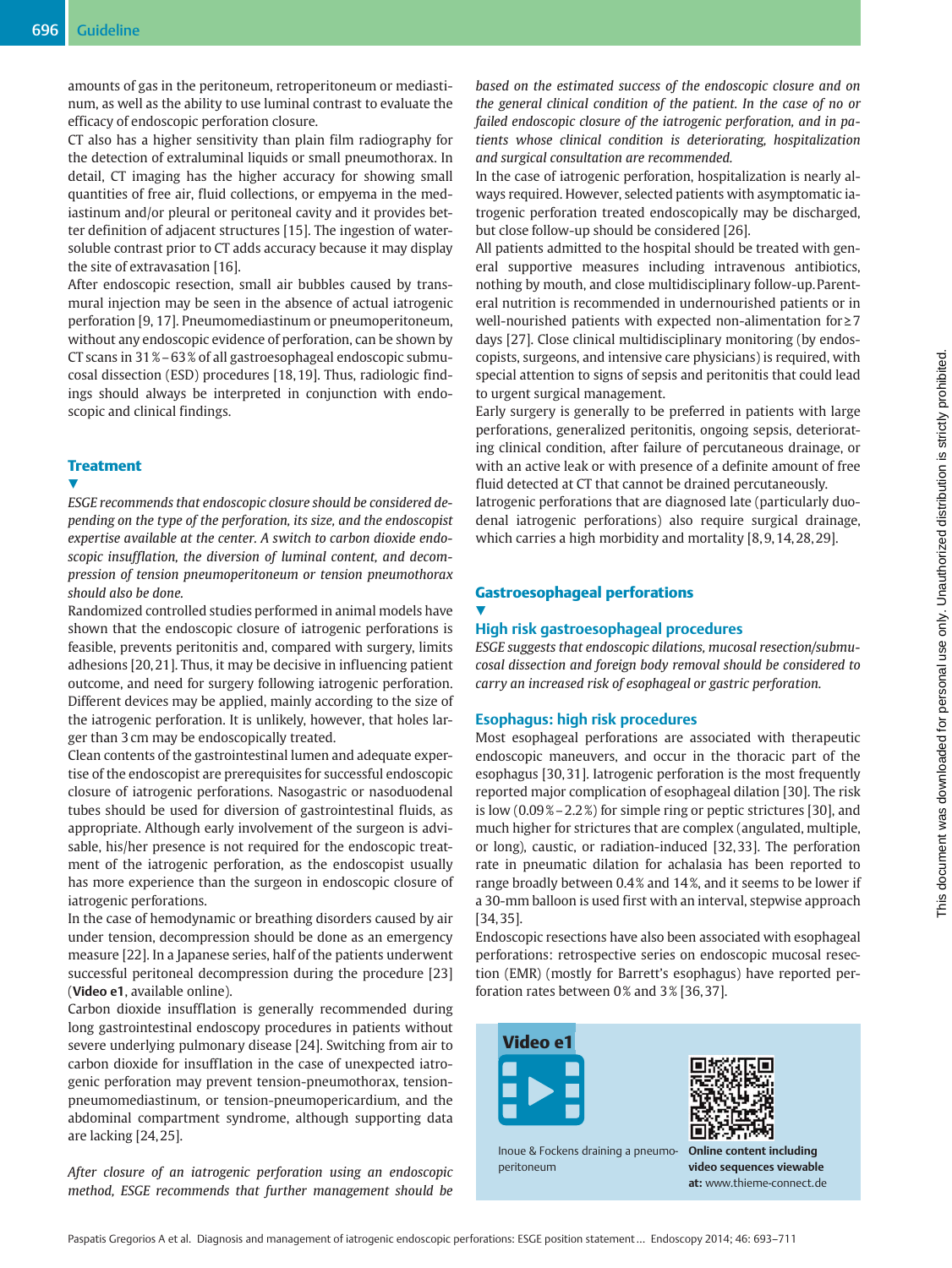Comparably low rates of perforation (2.4 %) have been reported by Japanese authors for endoscopic submucosal dissection (ESD) of squamous cell cancer [38]; these have been confirmed by limited European series [39, 40].

Finally, regarding foreign bodies, a large, irregular, or sharp shape, impaction in the esophagus for a very long duration, and a history of repeated intentional foreign body ingestion are all risk factors for esophageal perforation [41]. Passage of transesophageal echocardiography probes has also been associated with iatrogenic perforation.

# Stomach: high risk procedures

Iatrogenic gastric perforations are most often related to therapeutic procedures, including: gastroenteric anastomosis dilation (2 %) [42]; overdistension during argon plasma coagulation or cryotherapy (< 0.5 %); standard snare polypectomy; EMR (0.5 %) and, more frequently, ESD [43]. Additional risk factors during EMR and ESD are: the presence of an ulcer or unhealthy (e. g. irradiated) tissues [44], age > 80 years, large tumor size, location of the lesion in the thinner upper region, and long duration of the resection [43, 45, 46].

# Treatment of gastroesophageal perforations V,

ESGE recommends endoscopic treatment for esophageal and gastric perforations using clips or other devices, especially for perforations ≤10mm. Temporary stent placement is particularly useful for large esophageal perforations. For gastric perforations > 10mm, use of over-the-scope clips (OTSCs) or omental patching, or the combined technique using an endoloop and through-the-scope (TTS) clips are recommended. If such treatment is unfeasible or fails, or in the case of clinical deterioration, hospitalization and surgical consultation are recommended. General principles of management also include nil-by-mouth regimen, with intravenous administration of proton pump inhibitors, broad spectrum antibiotics, fluids, and on-demand pain medication.

# Esophagus: treatment

Some of the prerequisites or conditions that favor successful general and endoscopic management include: early recognition and treatment (< 24 hours) of the perforation; small size of the defect (< 1 cm for through-the-scope [TTS] clips, < 2 cm for OTSCs); a clean esophagus with little or no passage of its content into the mediastinum; lack of patient co-morbidities, and absence of clinical instability following perforation; treatment by an experienced interventional endoscopist; and management by an experienced multidisciplinary team [9, 16, 47–49]. A perforation located in the cervical esophagus has more potential for successful conservative management because of anatomical factors; the fascial planes of the neck reduce the risk of contamination of the mediastinal organs [16, 48]. Generally, if the patient is unstable after perforation then surgery is indicated. If recognition of the perforation is late ( > 24 hours) and radiology shows free perforation and/or important fluid collections in the mediastinum/ pleural cavity, or if the patient has co-morbidities, then surgery is indicated [9, 48, 50]. Similarly, surgery must be advocated when there is no local endoscopic expertise in advanced therapeutic maneuvers or when there is evidence of leak persistence after previous endoscopic treatment.

The main endoscopic management options for esophageal perforations include closure with clips, and diversion of enteral contents with stents, or endoscopic vacuum therapy ( $\bullet$  Table 2). In a systematic review, TTS clips were reported as a successful method (in all cases) for closing esophageal perforations ranging from 3 to 25mm (median size 10mm) [51]. A limitation of TTS clips is their restricted ability to close large defects because of their limited wingspan; moreover TTS clips cannot approximate perforation edges when there is scarring or inflammation in cases of late treatment or previous unsuccessful attempts [52]. Larger esophageal perforations may be treated using the OTSC. In a recent European multicenter cohort study, enrolling 36 consecutive cases of iatrogenic perforation, [2] all of 5 esophageal perforations were successfully closed endoscopically, using a combination of OTSC and TTS clips  $(n=3)$  or OTSCs only  $(n=2)$  to close the defect. Temporary stent placement has also been proposed for the treatment of mid and lower esophageal perforations [53]. **O Table 2** summarizes the outcome after treatment, with partially covered self-expandable metal stents (PC-SEMSs), or fully covered self-expandable metal stents (FC-SEMSs), as well as self-expandable plastic stents (SEPSs). In perforations spanning the gastroesophageal junction, the use of PC-SEMS is preferred because of the migration risk of FC-SEMS, particularly in the absence of stricture. Stents are deemed particularly useful for treatment of large esophageal perforations [54, 55], and in cases of malignancyassociated perforation where they also contribute to relief of dysphagia [56].

Vacuum therapy enhances the formation of granulation tissue and healing by secondary intention, by reducing bacterial contamination, secretions, and edema. Endoscopic vacuum therapy is achieved using a sponge attached to the tip of a nasogastric tube that is placed on the site of perforation under endoscopic guidance [57, 58].

Oral intake must be interrupted for an adequate period (i. e., at least 5 days). The patient should be treated with intravenous broad spectrum antibiotics, proton pump inhibitors, and fluid reconstitution. On-demand pain medication should be administered intravenously. Partial diversion of the luminal content may be achieved by insertion of a nasogastric tube, which, when possible, should be placed under endoscopic vision and left with continuous controlled suction [9, 59]. Placement of a nasogastric tube in a patient with a small perforation that has been correctly sealed is not recommended because of the risk of dislodging the clips. Nasogastric tubes have not been used after the placement of self-expandable metal stents (SEMSs) for esophageal fistula sealing [60].

If radiologic investigations show fluid collection and/or the formation of empyema in the mediastinum and/or pleural cavity, percutaneous drainage is indicated.

Mortality after esophageal perforation is high despite any definitive surgical or conservative strategy. Analysis of 75 studies showed a pooled mortality of 11.9% (95% confidence interval [ $95\%$ CI]  $9.7$ –14.3; 75 studies with 2971 patients) with a mean hospital stay of 32.9 days (95 %CI 16.9–48.9; 28 studies with 1233 patients) [61].

# Stomach: treatment

When the perforation is diagnosed during or within 12 hours of endoscopy, endoscopic closure has been associated with good patient outcome. If the perforation is asymptomatic and recognized later than 12 hours, the approach may be conservative. In a recent retrospective series [62], 38 patients with perforations were initially treated nonoperatively. The majority showed neither clinical evidence of peritonitis nor required interventions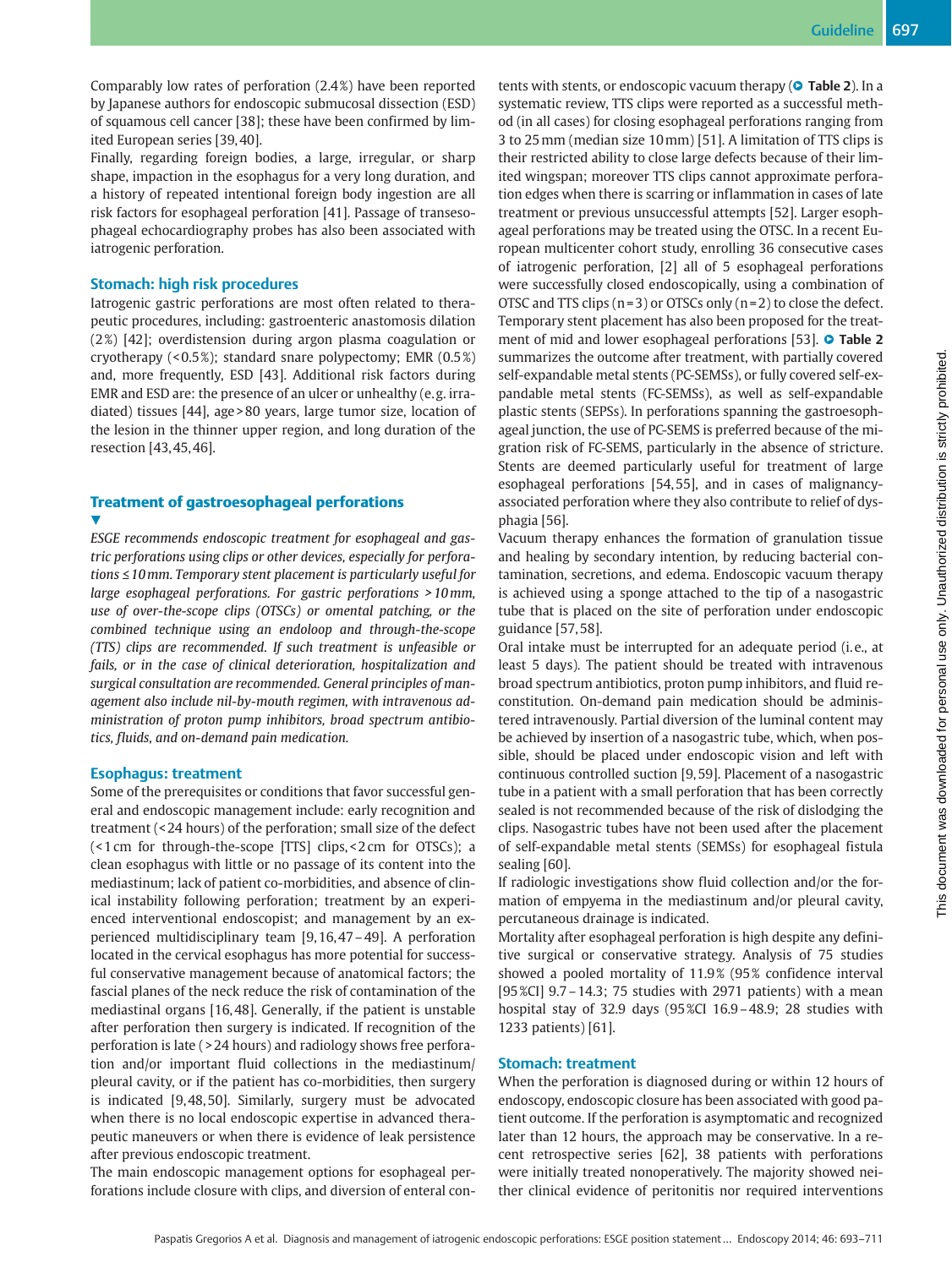| First author, year         | <b>Study design</b>         | <b>Type of treatment</b>          | Patients, n    | <b>Technical</b><br>success, % | <b>Clinical</b><br>success, % | Complica-<br>tions, % | Mortality, %   |
|----------------------------|-----------------------------|-----------------------------------|----------------|--------------------------------|-------------------------------|-----------------------|----------------|
| Eroglu, 2009 [78]          | Retrospective               | <b>SEMS</b>                       | $\overline{4}$ | 100                            | n.a.                          | $\mathbf{0}$          | $\overline{0}$ |
| Freeman, 2009 [79]         | Prospective                 | <b>SEPS</b>                       | 19             | 100                            | 89                            | 24                    | $\Omega$       |
| Salminen, 2009 [80]        | Retrospective               | <b>SEMS</b>                       | 8              | 100                            | 75                            | 25                    | 37.5           |
| Amrani, 2009 [81]          | Prospective                 | <b>SEMS</b>                       | $\overline{2}$ | 100                            | 100                           | $\mathbf{0}$          | $\mathbf{0}$   |
| Leers, 2009 [82]           | Prospective                 | <b>SEMS</b>                       | 9              | 100                            | n.a.                          | n.a.                  | < 6            |
| Kiernan, 2010 [83]         | Retrospective               | <b>SEMS</b>                       | 8              | 100                            | 75                            | n.a.                  | 12             |
| Vallböhmer, 2010<br>$[59]$ | Retrospective               | <b>SEMS</b>                       | 12             | 100                            | n.a.                          | 8                     | $\mathbf{0}$   |
| Van Heel, 2010 [55]        | Prospective                 | SEMS/SEPS                         | 31             | 100                            | 97                            | 33                    | 21             |
| Schimdt, 2010 [84]         | Retrospective               | SEMS + endoclip                   | $21 + 1$       | 100                            | n.a.                          | n.a.                  | < 13.3         |
| Swinnen, 2011 [85]         | Retrospective               | <b>SEMS</b>                       | 23             | 100                            | n.a.                          | n.a.                  | n.a.           |
| Làzàr, 2011 [86]           | Retrospective               | Endoclip                          | $\mathbf{1}$   | 100                            | 100                           | $\bf{0}$              | $\mathbf{0}$   |
| Dai, 2011 [87]             | Prospective                 | <b>SEPS</b>                       | 5              | n.a.                           | 83                            | n.a.                  | n.a.           |
| D'Cunha, 2011 [88]         | Retrospective               | SEMS/SEPS                         | 15             | 95                             | 60                            | 13                    | 6.7            |
| Baron, 2012 [71]           | Retrospective               | Novel OTSC                        | $\mathbf{1}$   | 100                            | 100                           | $\mathbf 0$           | $\overline{0}$ |
| Lin, 2014 [89]             | Retrospective               | Mesh-covered stents               | 9              | 100                            | n.a.                          | $\overline{4}$        | 55.6           |
| Biancari, 2013 [90]        | Retrospective               | Unspecified stents +<br>endoclips | $11 + 1$       | 100                            | n.a.                          | 25                    | 46             |
| Wilson, 2013 [91]          | Retrospective               | <b>SEMS</b>                       | $\overline{7}$ | 100                            | n.a.                          | n.a.                  | n.a.           |
| Wahed, 2013 [92]           | Retrospective               | Unspecified stent                 | $\overline{2}$ | 100                            | $\boldsymbol{0}$              | n.a.                  | 100            |
| Voermans, 2012 [2]         | Prospective,<br>multicenter | <b>OTSC</b>                       | 5              | 100                            | 100                           | $\overline{0}$        | $\mathbf{0}$   |
| Schweigert, 2013<br>$[93]$ | Retrospective               | SEMS/SEPS                         | 13             | 100                            | 15                            | 85                    | 15             |
| Sato, 2013 [94]            | Retrospective               | Endoclip                          | $\mathbf{1}$   | 100                            | 100                           | $\mathbf{0}$          | $\overline{0}$ |
| Heits, 2014 [95]           | Prospective                 | Vacuum therapy                    | 10             | 100                            | 90                            | 20                    | 10             |
| Hadj, 2012 [96]            | Retrospective               | OTSC + SEMS                       | $\mathbf{1}$   | 100                            | 100                           | $\mathbf{0}$          | $\mathbf{0}$   |
| Biancari, 2014 [97]        | Retrospective               | SEMS/endoclips                    | 67             | 100                            | 15                            | 34                    | 19.4           |

Table 2 Efficacy of endoscopic treatment for esophageal iatrogenic perforation.

n.a., not available; OTSC, over-the-scope clip; SEMS, self-expandable metal stent; SEPS, self-expandable plastic stent

beyond conservative management and only 18 % required surgery. The only factors associated with failure of nonoperative treatment were free fluid or contrast extravasation seen on CT scan (75 % vs. 23 %, P< .005, and 33 % vs. 0 %, P= .047], respectively). The morbidity in operated patients after initial nonoperative management was equivalent to that observed in patients who underwent initial operative management (63 % vs. 61 %; P value not significant); however mortality was greater in those who underwent operative management after failed endoscopic treatment than in those who underwent initial operative management (43% vs 21%, P=0.09).

In the case of late recognition of perforation, conservative management may be attempted after a CT scan evaluation that confirms the absence of peritoneal effusion and with close monitoring for signs of sepsis. Late recognition of gastric perforations with septic symptoms is generally associated with peritonitis due to leak of intra-abdominal fluid. These patients generally require surgical management ( $\bullet$  Fig. 1).

#### Endoscopic treatment for small gastric defects (< 10mm)

In the case of perforations smaller than 10mm (the opening width of TTS clips) with a linear shape, endoscopic clipping is an acceptable method and should be attempted [63]. Sometimes, the clip placement may be difficult because of the location of the perforation. In such cases, the recently described band ligation technique [64] can be an interesting alternative. In the literature there are only a few papers on acute endoscopic iatrogenic perforations of the stomach, with to date a total of 145 patients having been treated with endoclips [65]. In detail, eight studies

on acute iatrogenic perforations after EMR or ESD procedures have been reported and TTS clips were used in all these studies. Pooling these studies, the overall success rate using TTS clips was  $> 99\%$  (O Table 3).

### Endoscopic treatment for large gastric defects ( > 10mm)

TTS clips alone are not recommended for perforations > 10mm. In the case of perforations measuring 10–30mm, the OTSC system has been the most evaluated technique and it has demonstrated its efficacy in clinical studies for the management of postoperative leaks or fistulas [66–69]. Regarding acute gastric perforations, four relevant papers have highlighted the efficacy of OTSC ( $\bullet$  Table 4) [2, 70 – 72] with a total success rate of more than 95% (22 patients). All of these experimental and clinical studies recommend OTSCs for the management of gastric defects between 10 and 30mm in diameter, with or without the use of grasping devices to place them. However, perforations > 20mm are challenging to manage endoscopically, requiring experience and the availability of surgery in case of failure. If the OTSC technique is unavailable, the combined technique using TTS clips plus endoloop can be recommended [73 – 75]. When the omentum is visible through the defect, the omental patch technique may be recommended [63, 76], especially if the defect is very large ( $\circ$  Table 5). The use of the new suturing devices must be restricted to expert centers and/or the setting of clinical trials.

Finally, the nonsurgical treatment of gastric perforations may include the use of removable fully covered self-expandable metal stents (FC-SEMSs) or self-expandable plastic stents (SEPSs); these stents are indicated for perforations caused by dilation of a gas-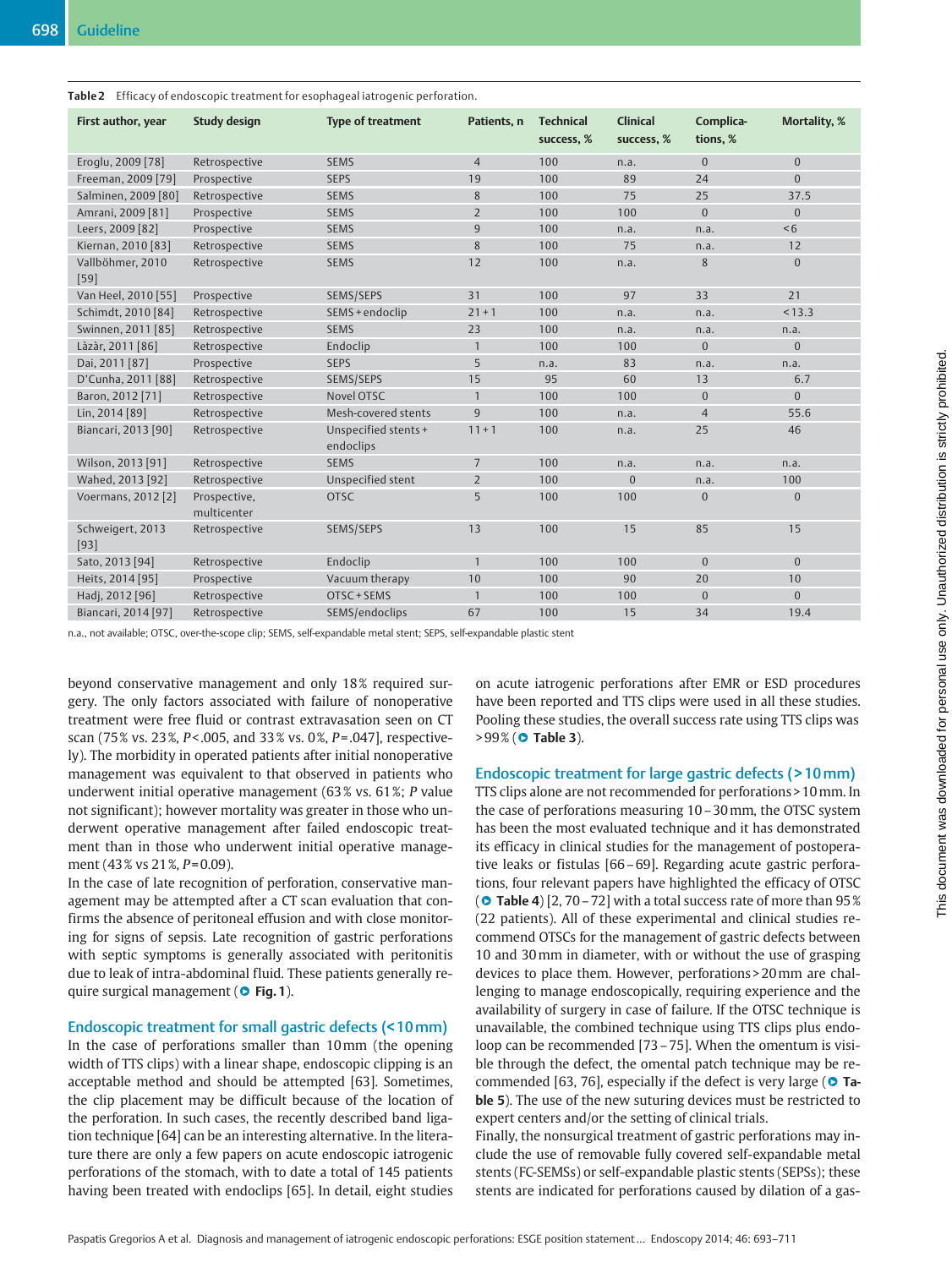

Fig. 1 Algorithm for the management of gastric iatrogenic perforations. CT, computed tomography; OTSC, over-the-scope clip.

Table 3 Results of endoscopic management of gastric perforation with through-the-scope (TTS) clips.

| First author, year     | <b>Type</b>       | $\mathbf n$ | <b>Pathologies</b>     | <b>Technique</b>        | Success rate | <b>Others</b>       |
|------------------------|-------------------|-------------|------------------------|-------------------------|--------------|---------------------|
| Binmoeller, 1993 [98]  | Case report       |             | Leiomyoma              | TTS clipping            | 100%         | $\qquad \qquad -$   |
| Albuquerque, 2004 [99] | Case report       |             | Adenoma                | TTS clipping            | 100%         | $\qquad \qquad -$   |
| Katsinelos, 2004 [100] | Case report       |             | Adenoma (HGD)          | TTS clipping            | 100%         | $\qquad \qquad -$   |
| De Caro, 2009 [101]    | Case report       |             | Adenocarcinoma in situ | TTS clipping            | 100%         | $\qquad \qquad -$   |
| Kim, 2000 [102]        | Case report       |             | Adenocarcinoma in situ | TTS clipping            | 100%         | $\qquad \qquad -$   |
| Tsunada, 2003 [76]     | Retrospective,    | 7           | Early gastric cancer   | TTS clipping (6)        | 100%         | 1 large defect      |
|                        | case series       |             |                        | Omental patch (1)       |              |                     |
| Fujishiro, 2006 [18]   | Retrospective,    | 11          | Early gastric cancer   | TTS clipping            | 100%         | Mean discharge time |
|                        | case series       |             |                        |                         |              | $12.1$ days         |
| Minami, 2006 [63]      | Retrospective     | 121         | Early gastric cancer   | $-$ <1 cm: TTS clipping | 98.3%        | 2 surgeries         |
|                        |                   |             |                        | ->1 cm: omental patch   |              |                     |
| Total                  | $\qquad \qquad -$ | 144         |                        | $\qquad \qquad -$       | >99%         | For defects < 10 mm |

HGD, high grade dysplasia

|  | Table 4 Results of endoscopic management of gastric perforation with over-the-scope clips (OTSCs). |  |  |  |
|--|----------------------------------------------------------------------------------------------------|--|--|--|
|--|----------------------------------------------------------------------------------------------------|--|--|--|

| <b>Type</b>   | $\mathsf{n}$   | <b>Perforation cause</b>     | OTSCs. n | Success rate | <b>Size</b>                             |
|---------------|----------------|------------------------------|----------|--------------|-----------------------------------------|
| Retrospective | $\overline{2}$ | latrogenic                   |          | 100%         |                                         |
| Retrospective |                | latrogenic (1 ESD)           |          | 100%         | -                                       |
| Prospective   | 6              | latrogenic: ESD, EMR, EUS    | 6        | 100%         | $<$ 30 mm                               |
| Retrospective |                | latrogenic: ESD, scope/ulcer | 13       | $86\% (6/7)$ | Mean diameter 30 mm<br>1 failure, 50 mm |
|               | 22             | latrogenic                   | 28       | 95%          | For 10-mm to 30-mm defects              |
|               |                |                              |          |              |                                         |

ESD, endoscopic submucosal dissection; EMR, endoscopic mucosal resection; EUS, endoscopic ultrasound.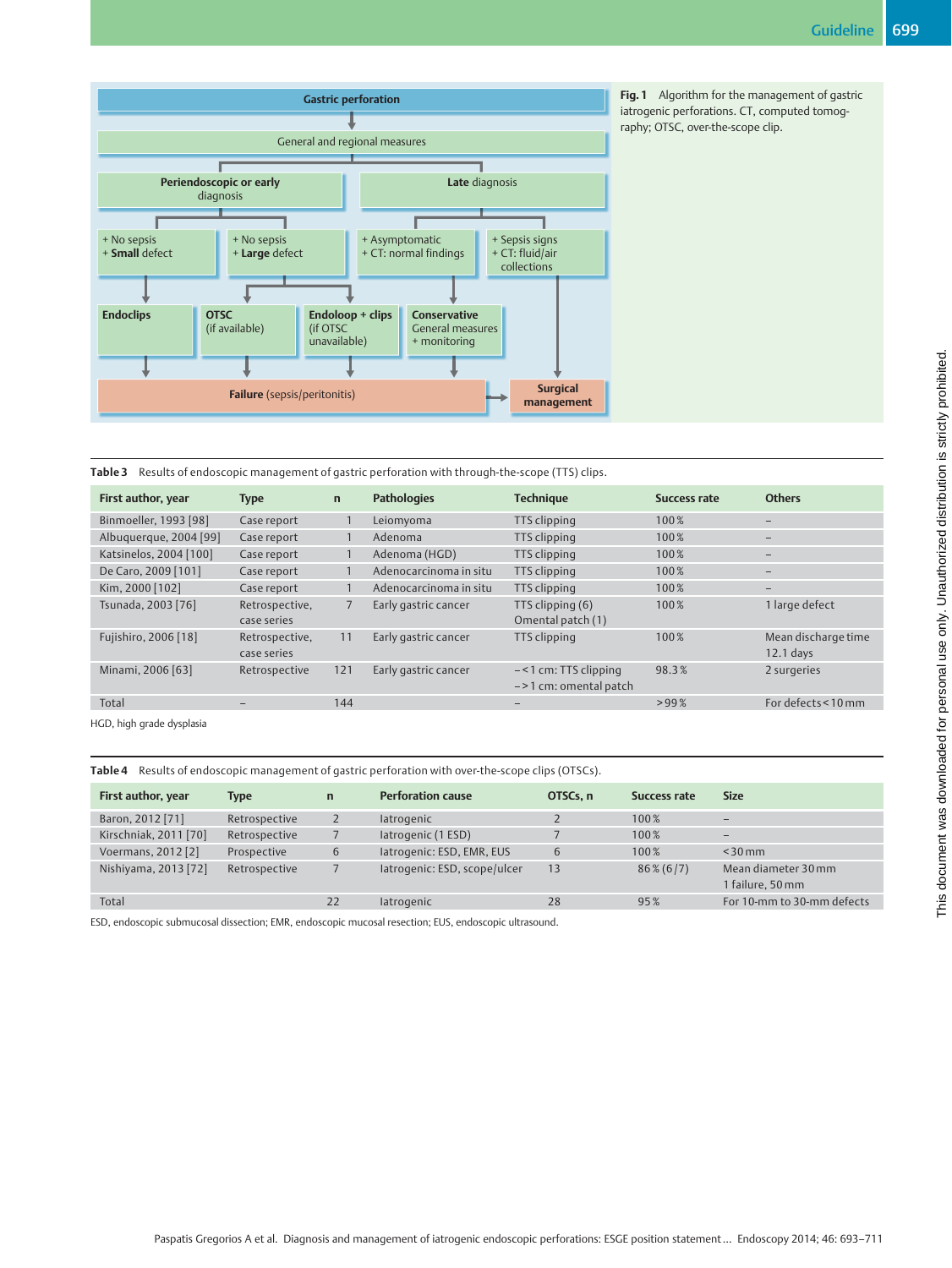| First author, year | <b>Type</b>   | $\mathbf n$ | <b>Perforation cause</b>            | <b>Method</b>        | <b>Success</b><br>rate | <b>Size</b>                       |
|--------------------|---------------|-------------|-------------------------------------|----------------------|------------------------|-----------------------------------|
| Minami, 2006 [63]  | Retrospective | 121         | latrogenic perforations (ESD/EMR)   | Omental patch        | 98.3%                  | $>10$ mm                          |
| Tsunada, 2003 [76] | Case report   |             | After EMR procedure                 | Omental patch        | 100%                   | Large perforation                 |
| Han, 2013 [64]     | Case series   | 5           | After ESD (3), EMR (1), biopsy (1)  | <b>Band ligation</b> | 100%                   | 5 to 11 mm                        |
| Shi, 2013 [103]    | Retrospective | 20          | Full-thickness resections of tumors | Endoloop + endoclips | 100%                   | Median size 15 mm<br>$(0.4 - 30)$ |
| Zhong, 2012 [104]  | Retrospective | 14          | Full-thickness resections of tumors | Endoloop + endoclips | 100%                   | $0.6$ to $30$ mm                  |

Table 5 Results of endoscopic management of gastric perforation with omental patch, band ligation, or the combined technique using endoclips plus endoloop

ESD, endoscopic submucosal dissection; EMR, endoscopic mucosal resection

troenteric anastomosis, or dilation of an antral stricture, or related to cystogastrostomy [77].

The nonsurgical treatment of gastric perforations should include placement of a nasogastric tube under endoscopic control. It should be connected to suction for 1 day after the treatment of the perforation [63].

#### Perivaterian (periampullary) and biliopancreatic ductal perforation **.**

#### High risk procedures: ERCP-related perforations

The most common causes of perforations related to endoscopic retrograde cholangiopancreatography (ERCP) are sphincterotomy (56 %) and guidewire manipulation (23 %). ESGE suggests that precut, Billroth II gastrectomy, and biliary stricture dilation should be considered to entail increased risk for biliopancreatic perforation.

In a review of studies that reported on ERCP-related complications of any type in a total of 16 855 patients, amongst whom 50 %–100 % had undergone a therapeutic procedure depending on individual studies, perforation was reported in 101 patients (0.6%, 95% confidence interval  $|CI|$  0.48 – 0.72) with a perforation-related mortality of 9.90% (95% [CI] 3.96-15.84) [105]. Other studies listed in  $\bullet$  Table 6 reported ERCP-related perforations in any location and in the periampullary area/biliopancreatic ducts in 0.43 % (95 %CI 0.37–0.59) and 0.33 % (95 %CI 0.28– 0.48), respectively, of 115 747 patients.

The causes of perforation were endoscopic sphincterotomy, guidewire manipulation, stricture dilation, and stent insertion or migration in 56 %, 23 %, 4 %, and 3 % of cases, respectively; perforations were located in the periampullary area, the bile ducts and the pancreatic ducts in 65 %, 25 %, and 1.4 % of cases, respectively ( $\bullet$  Table 7).

Independent risk factors for ERCP-related perforations include precut, Billroth II gastrectomy, intramural injection of contrast medium, procedure duration, sphincter of Oddi dysfunction, a dilated common bile duct, and biliary stricture, as identified in two studies [106, 107].

ESGE recommends that ERCP-related perforations be described according to the classification by Stapfer et al.: type I, lateral or medial wall duodenal perforation; type II, perivaterian injuries; type III, distal bile duct injuries; type IV retroperitoneal air alone [108].

#### Treatment: ERCP-related perforations

The majority of ERCP-related ductal or periampullary duodenal perforations can be managed nonsurgically. The indications for surgery are a major contrast medium leak, severe sepsis despite nonsurgical management, severe peritonitis, and fluid collections or unsolved problems (e.g., retained hardware) that cannot be



Fig. 2 Algorithm for the management of iatrogenic perforations (types II, III, IV, according to Stapfer et al. [108]) related to endoscopic retrograde cholangiopancreatography (ERCP).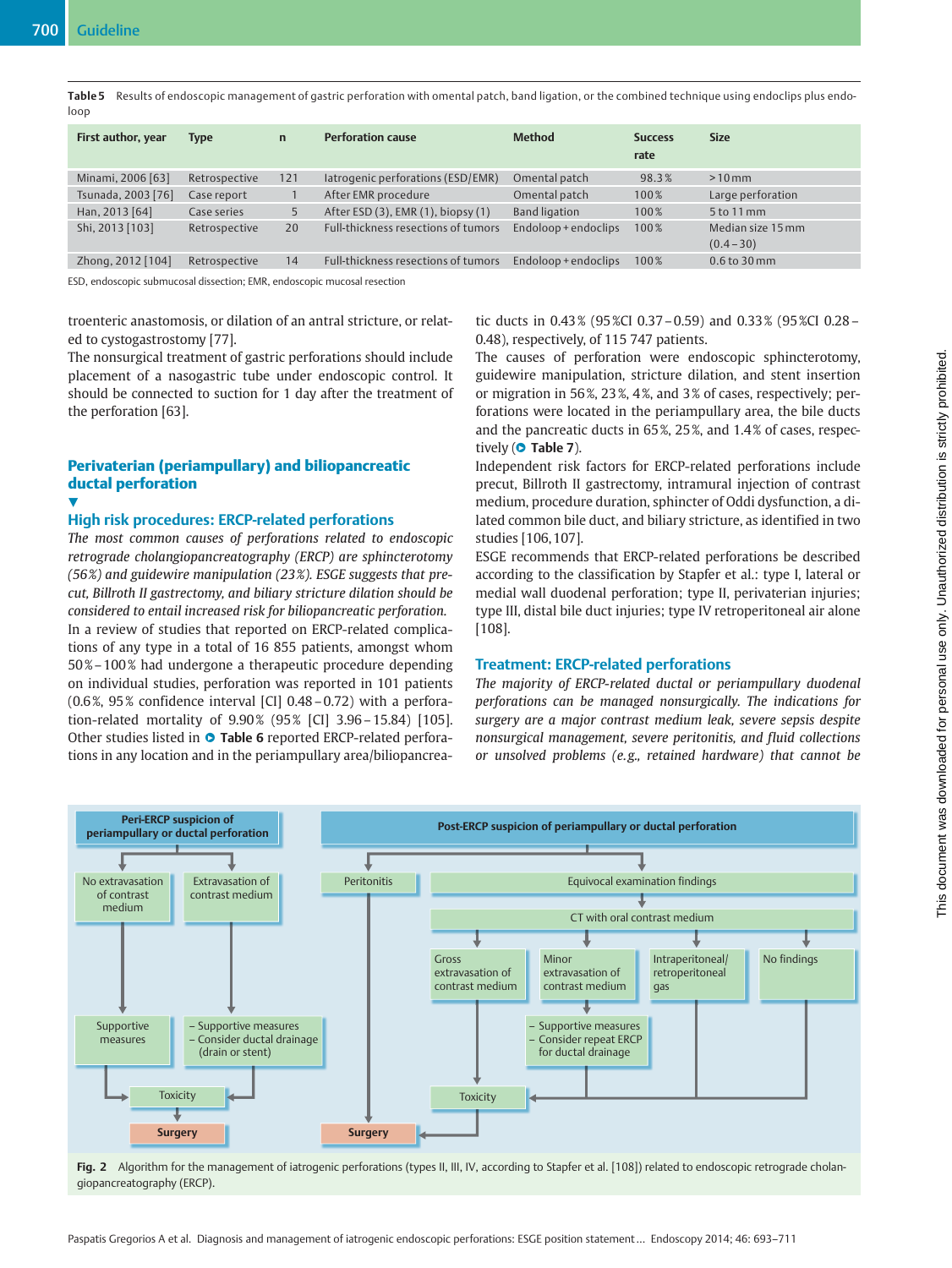| Table 6 Incidence of perforations related to endoscopic retrograde cholangiopancreatography (ERCP), and requirement for surgery. |  |  |
|----------------------------------------------------------------------------------------------------------------------------------|--|--|
|                                                                                                                                  |  |  |

| First author, year    | Study design  | $\mathbf n$ |     | <b>Perforation</b> |                | Type II, III, $IV1$ | Surgery required in     |
|-----------------------|---------------|-------------|-----|--------------------|----------------|---------------------|-------------------------|
|                       |               |             | n   | $\%$               | $\mathsf{n}$   | %                   | types II, III, IV, n    |
| Assalia, 2007 [120]   | Prospective   | 3 1 0 4     | 22  | 0.70               | 20             | 0.64                | $\mathbf{1}$            |
| Avgerinos, 2009 [121] | Retrospective | 4358        | 15  | 0.34               | 6              | 0.13                | 5                       |
| Dubecz, 2012[122]     | Retrospective | 12232       | 11  | 0.08               | $\overline{4}$ | 0.03                | $\mathbf{1}$            |
| Enns, 2002 [106]      | Retrospective | 9314        | 33  | 0.35               | 28             | 0.30                | 3                       |
| Fatima, 2007 [28]     | Retrospective | 12427       | 75  | 0.60               | 67             | 0.53                | 15                      |
| Howard, 1999 [110]    | Retrospective | 6040        | 40  | 0.66               | 36             | 0.59                | $\mathbf{1}$            |
| Kayhan, 2004 [115]    | Retrospective | 3 1 2 4     | 17  | 0.54               | 15             | 0.48                | $\overline{4}$          |
| Kim, 2011 [123]       | Retrospective | 7638        | 13  | 0.17               | 9              | 0.11                | $\overline{4}$          |
| Kim, 2012 [124]       | Retrospective | 11048       | 68  | 0.61               | 55             | 0.49                | Not reported            |
| Knudson, 2008 [116]   | Retrospective | 4919        | 32  | 0.65               | 26             | 0.52                | 8                       |
| Kwon, 2012 [125]      | Retrospective | 8381        | 53  | 0.63               | 32             | 0.38                | $\mathbf{1}$            |
| Mao, 2008 [126]       | Retrospective | 2 4 3 2     | 9   | 0.37               | 9              | 0.37                | 3                       |
| Morgan, 2009 [127]    | Retrospective | 12817       | 24  | 0.18               | 12             | 0.09                | $\Omega$                |
| Polydorou, 2011 [12]  | Retrospective | 9880        | 44  | 0.44               | 37             | 0.37                | 6                       |
| Stapfer, 2000 [108]   | Retrospective | 1413        | 14  | 0.99               | 9              | 0.63                | $\overline{4}$          |
| Wu, 2006 [128]        | Retrospective | 6620        | 30  | 0.45               | 25             | 0.37                | $\overline{7}$          |
| Total                 |               | 115747      | 500 | 0.43               | 390            | 0.33                | 63 (18.8%) <sup>2</sup> |

<sup>1</sup> According to Stapfer's classification [108] (type I, lateral or medial wall duodenal perforation; type II, perivaterian injuries; type III, distal bile duct injuries, type IV retroperitoneal air alone).

<sup>2</sup> Percentage was calculated after exclusion of the results reported by Kim et al. [124].

Table 7 Assumed etiology of 405 type II, III, IV<sup>1</sup> perforations related to endoscopic retrograde cholangiopancreatography (ERCP).

| First author, year    | <b>Endoscopic</b><br>sphincterotomy, n | Guidewire, n             | <b>Dilation of stric-</b><br>tures, n | <b>Other</b><br>instruments, n | <b>Stent insertion</b><br>or migration, n | Unknown, n |
|-----------------------|----------------------------------------|--------------------------|---------------------------------------|--------------------------------|-------------------------------------------|------------|
| Alfieri, 2013 [112]   | 15                                     |                          |                                       |                                |                                           | 8          |
| Assalia, 2007 [120]   | 17                                     | $\overline{2}$           |                                       |                                |                                           |            |
| Avgerinos, 2009 [121] | 3                                      |                          |                                       | 3                              |                                           |            |
| Dubecz, 2012 [122]    | 3                                      |                          |                                       | $\overline{\phantom{0}}$       |                                           |            |
| Enns, 2002 [106]      | 13                                     | 13                       | $\overline{2}$                        | $\qquad \qquad -$              |                                           |            |
| Fatima, 2007 [28]     | 11                                     | 24                       | 5                                     | 9                              | $\overline{7}$                            | 11         |
| Howard, 1999 [110]    | 22                                     | 14                       |                                       | $\overline{\phantom{0}}$       |                                           |            |
| Kayhan, 2004 [115]    | 15                                     | $\overline{\phantom{0}}$ |                                       |                                |                                           |            |
| Kim, 2011 [123]       | 3                                      | $\overline{4}$           |                                       | $\overline{2}$                 |                                           |            |
| Kim, 2012 [124]       | 25                                     | 23                       |                                       | $\overline{2}$                 |                                           |            |
| Knudson, 2009 [116]   | 11                                     |                          |                                       |                                | 3                                         | 8          |
| Kwon, 2012 [125]      | 24                                     | $\overline{2}$           | 6                                     |                                |                                           |            |
| Mao, 2008 [126]       | 9                                      |                          |                                       |                                |                                           |            |
| Morgan, 2009 [127]    | 12                                     | $\overline{\phantom{0}}$ |                                       | -                              |                                           |            |
| Polydorou, 2011 [12]  | 30                                     | $\overline{2}$           | $\overline{2}$                        | 3                              |                                           |            |
| Stapfer, 2000 [108]   | 6                                      | 3                        |                                       |                                |                                           |            |
| Wu, 2006 [128]        | 11                                     |                          |                                       |                                |                                           |            |
| Total                 | 230 (56%)                              | 96(23%)                  | 15(3.7%)                              | $19(4.6\%)$                    | 11(2.7%)                                  | 34(8%)     |

<sup>1</sup> According to Stapfer's classification (type I, lateral or medial wall duodenal perforation; type II, perivaterian injuries; type III, distal bile duct injuries, type IV retroperitoneal air alone) [108]

solved by nonsurgical means. After careful patient selection, nonsurgical management is successful in more than 90% of patients.

An algorithm (**O** Fig. 2) summarizes ESGE's recommendations on how to select the most individually appropriate management of ductal or periampullary duodenal ERCP-related perforation. In patients initially managed nonsurgically following ductal or periampullary ERCP-related perforation, the morbidity and mortality rates were 7% and 3%, respectively; surgery was eventually required in approximately 6 % of cases. These figures were calculated for the 220 patients included in seven studies (O Table 8). No significant difference was found between patients with type II vs. type III perforation, after initial nonsurgical management, in terms of final requirement for surgery, morbidity, or mortality.

A recent review of duodenal, periampullary, and ductal ERCPrelated perforations found that nonsurgical management, applied in 62 % of patients, was successful in 92.9 % of those patients [109]. In 335 patients with ductal or periampullary perforation and final outcome detailed in  $\bullet$  Table 6, surgery was required in 19% of the cases.

Early diagnosis and prompt treatment are vital for a better outcome [110, 111]. The choice between surgical vs. nonsurgical management should be guided by the site and degree of the leak and by the patient's condition [106, 109, 111–114]. Suspected ductal and periampullary perforations should be assessed by an early contrast medium study, during ERCP or using CT scan, and documentation should be retained for medicolegal purposes.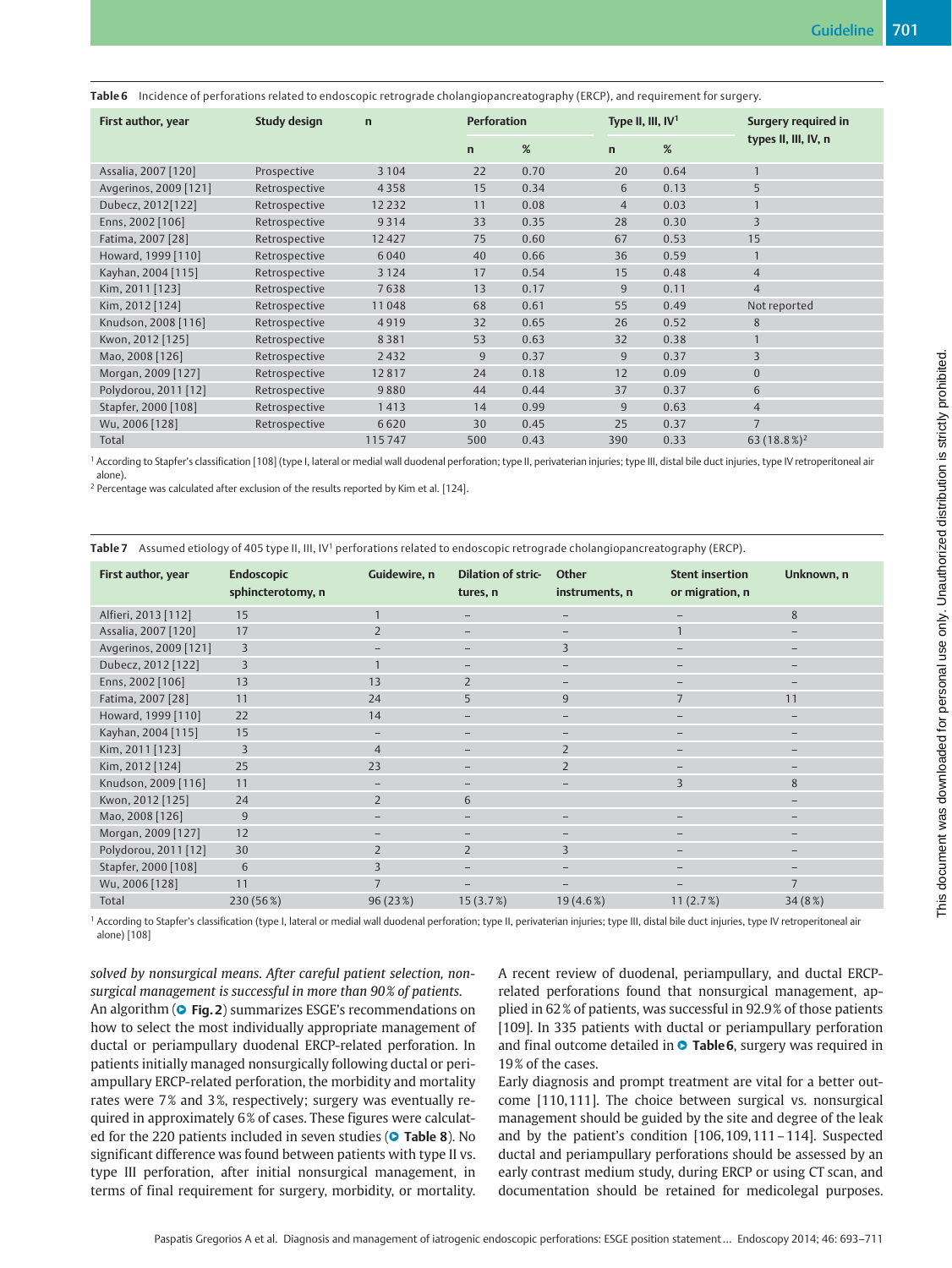|                                                                                                                                                                     |          | Mortality,<br>n(%)                        | $\circ$                                                   | $\circ$                                | $\circ$                                                                                                                              | $\mathbf{I}$                                                                                                    | $\mathbf{I}$                                   |                                                           | $\circ$                                                   |
|---------------------------------------------------------------------------------------------------------------------------------------------------------------------|----------|-------------------------------------------|-----------------------------------------------------------|----------------------------------------|--------------------------------------------------------------------------------------------------------------------------------------|-----------------------------------------------------------------------------------------------------------------|------------------------------------------------|-----------------------------------------------------------|-----------------------------------------------------------|
|                                                                                                                                                                     |          | Morbidity, n<br>(%)                       | $\circ$                                                   | $\circ$                                | $\circ$                                                                                                                              | $\overline{1}$                                                                                                  | $\mathbf{I}$                                   |                                                           | $\circ$                                                   |
|                                                                                                                                                                     |          | Surgery <sup>3</sup> ,<br>$n$ (%)         | $\circ$                                                   | $\circ$                                | $\circ$                                                                                                                              | $\overline{1}$                                                                                                  | $\mathbf{I}$                                   |                                                           | $\circ$                                                   |
|                                                                                                                                                                     |          | treatment <sup>2</sup><br>Standard        | nasoduodenal<br>Nasogastric/<br>Antibiotics<br>aspiration | Nil-by-mouth<br>Antibiotics<br>regimen | Nil-by-mouth<br>Antibiotics<br>regimen                                                                                               | $\mathbf{I}$                                                                                                    | $\mathbf{I}$                                   |                                                           | nasoduodenal<br>Nasogastric<br>Antibiotics<br>aspiration  |
|                                                                                                                                                                     | Type IV  | $\blacksquare$                            |                                                           |                                        | $\circ$                                                                                                                              | $\circ$                                                                                                         | $\circ$                                        | $\circ$                                                   | $\sim$                                                    |
|                                                                                                                                                                     |          | Mortality,<br>n(%)                        | $\circ$                                                   | $\circ$                                | 2(6)                                                                                                                                 | $\circ$                                                                                                         | $\circ$                                        |                                                           | $\circ$                                                   |
|                                                                                                                                                                     |          | Morbidity, n<br>(%)                       | $\circ$                                                   | 2(14)                                  | $\circ$                                                                                                                              | 3(21)                                                                                                           | 1(13)                                          |                                                           | 2(40)                                                     |
|                                                                                                                                                                     |          | Surgery <sup>3</sup> ,<br>n(%)            | $\circ$                                                   | 1(7)                                   | $\circ$                                                                                                                              | $\circ$                                                                                                         | 1(13)                                          |                                                           | $\circ$                                                   |
| Outcome after initial nonsurgical management of type II, III, IV' perforations related to endoscopic retrograde cholangiopancreatography (ERCP) in selected series. |          | treatment <sup>2</sup><br><b>Standard</b> | nasoduodenal<br>Naso gastric<br>Antibiotics<br>aspiration | Nil-by-mouth<br>Antibiotics<br>regimen | biliopancreatic<br>Percutaneous<br>nasoduodenal<br>Nasogastric<br>endoscopic<br>Antibiotics<br>aspiration<br>drainage <sup>2</sup>   | <b>Biliary stent or</b><br>nasoduodenal<br>Nasogastric/<br>Antibiotics<br>nasobiliary<br>aspiration<br>drainage | Total parenter-<br>Antibiotics<br>al nutrition |                                                           | nasoduodenal<br>Nasogastric/<br>Antibiotics<br>aspiration |
|                                                                                                                                                                     | Type III | $\equiv$                                  | $\sim$                                                    | $\overline{4}$                         | $\overline{32}$                                                                                                                      | $\overline{4}$                                                                                                  | $\infty$                                       | $\circ$                                                   | LN                                                        |
|                                                                                                                                                                     |          | Mortality,<br>n (%)                       | 1(5)                                                      | $\circ$                                | 1(7)                                                                                                                                 | 1(5)                                                                                                            | 1(4)                                           | $\circ$                                                   | $\circ$                                                   |
|                                                                                                                                                                     |          | Morbidity, n<br>(%)                       | $\circ$                                                   | $\circ$                                | $\circ$                                                                                                                              | 3(14)                                                                                                           | 5(21)                                          | 1(8)                                                      | 1(3)                                                      |
|                                                                                                                                                                     |          | Surgery <sup>3</sup> ,<br>$n$ (%)         | 2(10)                                                     | 2(16)                                  | $\circ$                                                                                                                              | 3(14)                                                                                                           | $\circ$                                        | $\circ$                                                   | 5(17)                                                     |
|                                                                                                                                                                     |          | treatment <sup>2</sup><br>Standard        | nasoduodenal<br>Nasogastric/<br>Antibiotics<br>aspiration | Nil-by-mouth<br>Antibiotics<br>regimen | Percutaneous<br>endoscopic bi-<br>nasoduodenal<br>liopancreatic<br>Nasogastric<br>Antibiotics<br>aspiration<br>drainage <sup>2</sup> | Biliary stent or<br>nasoduodenal<br>Nasogastric/<br>Antibiotics<br>nasobiliary<br>aspiration<br>drainage        | Total parenter-<br>Antibiotics<br>al nutrition | nasoduodenal<br>Nasogastric/<br>Antibiotics<br>aspiration | Total parenter-<br>Antibiotics<br>al nutrition            |
|                                                                                                                                                                     | Type II  | $\equiv$                                  | 20                                                        | $\overline{13}$                        | $\overline{15}$                                                                                                                      | 22                                                                                                              | 24                                             | $\overline{12}$                                           | 29                                                        |
| Table <sub>8</sub>                                                                                                                                                  | First    | author,<br>year                           | Assalia,<br>$[120]$<br>2007                               | [106]<br>2002<br>Enns,                 | Fatima,<br>2007<br>$[28]$                                                                                                            | Howard,<br>1999<br>[110]                                                                                        | Kwon,<br>2012<br>$[125]$                       | Morgan,<br>2009<br>[127]                                  | dorou,<br>Poly-<br>2011<br>$[12]$                         |

According to Stapfer's classification [108]; figures were extracted for each type of perforation as accurately as possible from published data.<br>2 Where appropriate

<sup>2</sup> Where appropriate<br><sup>3</sup> Surgery describes operations performed to treat the perforation itself and/or its complications, not the primary disease for which ERCP was performed. Surgery describes operations performed to treat the perforation itself and/or its complications, not the primary disease for which ERCP was performed.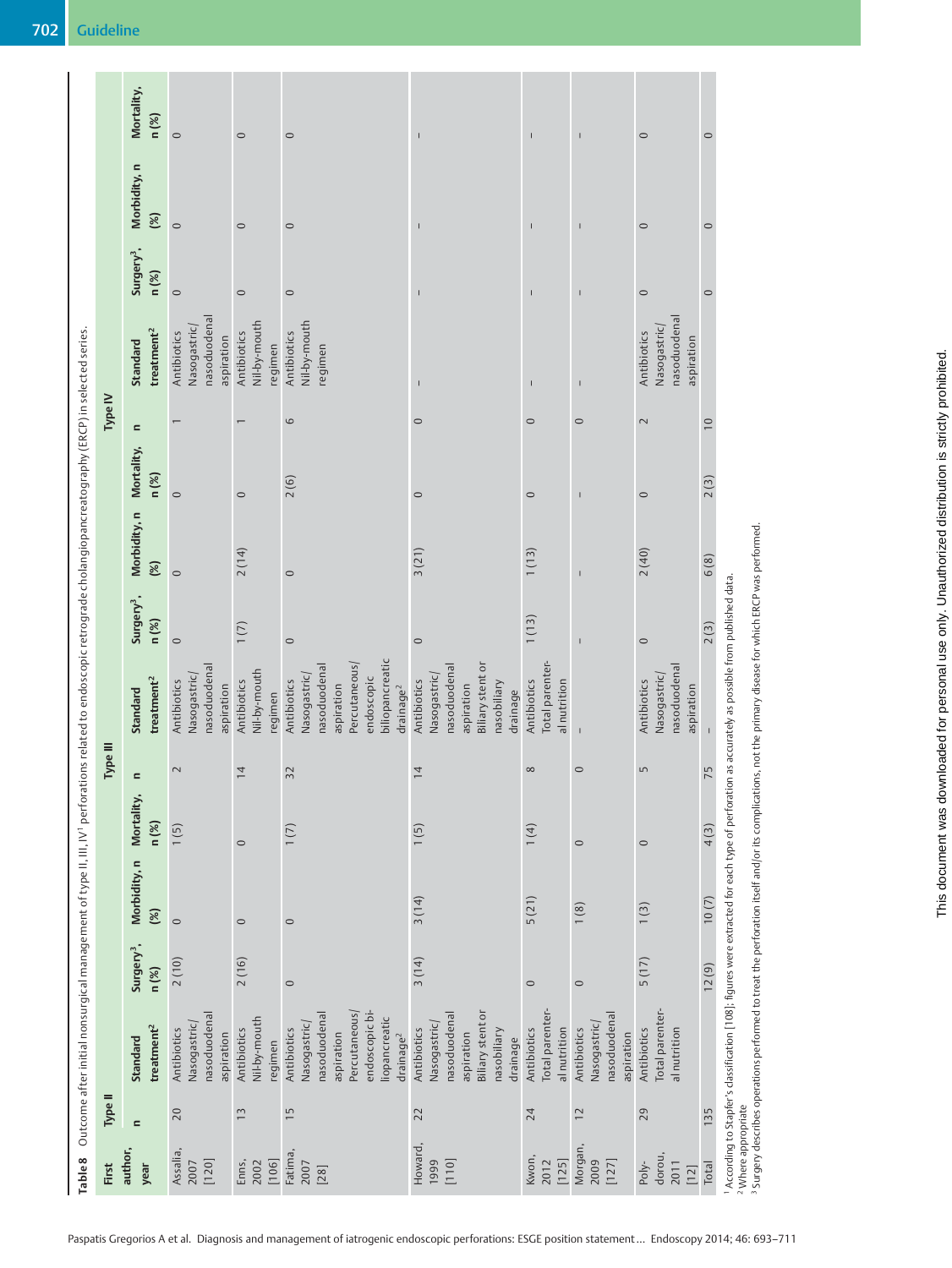Major periampullary or ductal contrast medium leaks are usually recognized as an indication for immediate surgery [109, 111].

For the nonsurgical management of ERCP-related ductal or periampullary duodenal perforation, ESGE recommends antibiotics and nasogastric or nasoduodenal aspiration in all patients; stenting of the perforated duct (or of the biliary duct in the case of periampullary perforation) on a case-by-case basis; and total parenteral nutrition in undernourished patients as well as in patients in whom adequate enteral feeding is presumed not to be feasible for ≥7 days. Cross-sectional imaging should be performed during follow-up and, if a liquid collection is disclosed, percutaneous drainage should be considered. The efficacy of TTS clips in closing periampullary perforations is unknown.

Modalities available for the nonsurgical management of ERCPrelated ductal or periampullary duodenal perforation include:

- ▶ Antibiotics and nasogastric or nasoduodenal aspiration, used in most case series.
- ▶ Stenting, consistently used by some authors to divert fluids from the perforation site, [110, 112] but on a case-by-case basis by others (e.g., in 12 [48%] of 25 patients treated nonoperatively by Enns et al.), with no significantly different results [106]. Another concern about stenting is the impact of abandoning scheduled ERCP tasks because of recognition of perforation during the ERCP procedure. Following ERCP-related perforation, a significant proportion of patients may refuse ERCP and prefer surgery although repeat ERCP has been reported to succeed in treating the primary biliopancreatic disease in up to 100% of patients [106, 115].
- $\triangleright$  Total parenteral nutrition, mentioned in a single study [12], is recommended in European guidelines for postoperative parenteral nutrition if complications impede adequate enteral feeding for at least 7 days and in undernourished patients [27]. Using mean duration of hospital stay as a proxy for the fasting period following ERCP-related perforation, we conclude that total parenteral nutrition is required in a minority only of wellnourished patients who are successfully treated nonoperatively.
- ▶ Abdominal fluid collections are commonly drained percutaneously in the first place; this was performed in 13 (6%) of the 209 patients listed in  $\circ$  Table 8 with wide variations between studies (0 to 20 %). Endosonography-guided transenteric stenting has been proposed as an alternative for draining bilomas [113].
- ▶ TTS clips have been used by some authors in an attempt to close perforations, but in the absence of controlled trials the true efficacy of this measure is unknown [28, 112, 116].
- ▶ Somatostatin has not been tested in patients with a peri-ERCP pancreatic duct perforation. It improves closure of postoperative enterocutaneous fistulas compared with placebo [117– 119].

# Duodenal and small bowel perforation  $\blacktriangledown$

# High risk procedures: duodenum and small bowel

ESGE suggests that altered anatomy, stricture dilation in Crohn's disease, dilation of gastrojejunal stricture after gastric bypass, endoscopic submucosal dissection (ESD) and, in patients with altered anatomy, double-balloon enteroscopy (DBE) are risk factors for duodenal and small-bowel perforation.

# Duodenum: high risk procedures

In a retrospective case series of 72 iatrogenic perforations following esophagogastroduodenoscopy (EGD), the incidence of perforation was 0.033 % (25 were in the duodenum, for an incidence of 0.01 %) [62].

Perforations of the lateral or medial wall of the duodenum caused by the endoscope itself (type I in Stapfer's classification) are usually large and carry a high mortality (28% in the study by Merchea et al.) [62, 108]. The main risk factor for this type of perforation is Billroth II gastrectomy [124].

Among therapeutic procedures, ESD has a particularly high risk of perforation, with a perforation rate of 35.7 % reported in a retrospective study of 14 patients [129]. Delayed perforation after ESD is more frequent in the duodenum (14 %) than after gastric (0.45 %) and colorectal ESD (0.3 %–0.7 %) [130–132]. The high incidence of delayed perforations may be due to the thinness of the duodenal wall, coupled with proteinolysis or chemical irritation by pancreatic enzymes and bile juice. However, endoscopic mucosal resection (EMR) seems to be safe in the duodenum. No case of perforation was reported in two studies evaluating 47 cases in total [133, 134].

# Small bowel: high risk procedures

DBE-related perforations in the small bowel are rare. In a German prospective study of 2245 DBE examinations, only 3 perforations were observed (incidence 0.1 %), with 2 of these occurring after polypectomy (1.5 % of 137 polypectomies) [135]. A large retrospective study of DBE complications in nine US centers showed a iatrogenic perforation rate of 0.4 % with a significantly higher incidence of iatrogenic perforations in patients with altered surgical anatomy (3 %) [136]. In the last 5 years there have been three case reports describing capsule endoscopy in patients with Crohn's disease leading to retention and perforation [137–139]. One perforation is reported in a small prospective case series (n = 13) of DBE with stricture dilation in Crohn's disease [140]. Dilation of gastrojejunal anastomotic strictures after gastric bypass surgery carries an iatrogenic perforation rate of between 0 and 4.5 % [141].

### Treatment: duodenum and small bowel <u>V</u>

In type I (i. e. nonperivaterian) duodenal perforations, ESGE recommends endoscopic treatment if the iatrogenic perforation is recognized immediately and, in the case of failure of endoscopic treatment, immediate surgery. If the duodenal perforation is diagnosed later ( $>12h$ ), management should be surgical in the case of contrast medium extravasation or of persistent large fluid collection at CT scan, or if the patient's condition deteriorates. If the patient is in good condition without extravasation of contrast medium or persistent large fluid collection seen at CT, the patient should be treated conservatively without intervention.

For iatrogenic perforations in the small bowel, ESGE recommends surgical treatment although some iatrogenic perforations caused by dilation of stricture at a gastrojejunal anastomosis (GJA) may be treated conservatively.

# Duodenum: treatment

In the case of immediate recognition of perforation, an endoscopic closure should be attempted. This is effective in a minority of cases only (17 [22%] of 76 cases listed in  $\circ$  Table 9). In the 76 cases listed in  $\bullet$  Table 9 endoscopic closure was possible in 18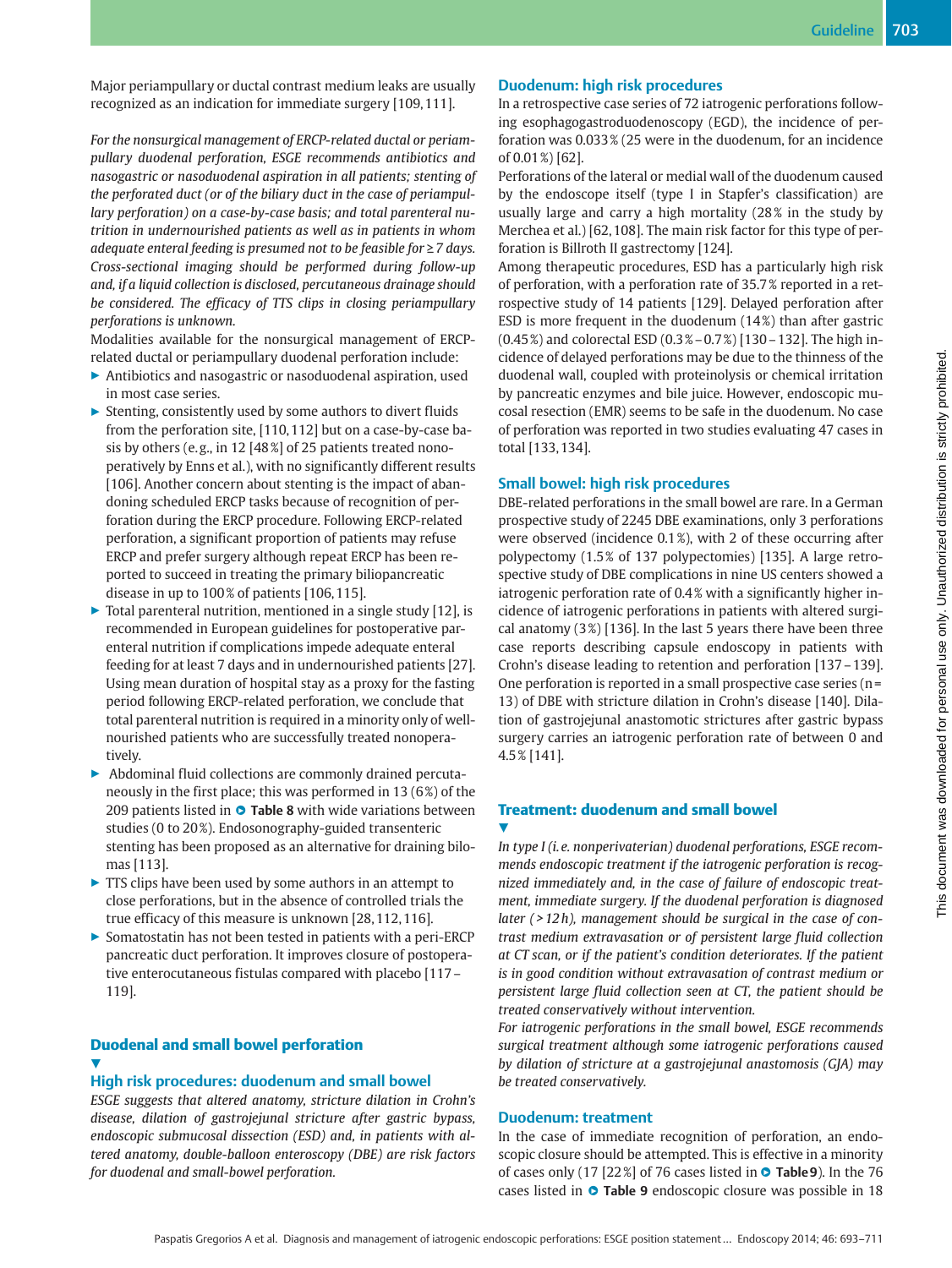| First author, year         | $\mathsf{n}$   | <b>Procedure</b> | Endoscopic closure,<br>n (system used)        | Surgery, n                 | Conservative, n          | <b>Standard treatment</b>                                                                                   | Mortality,<br>n(%)       |
|----------------------------|----------------|------------------|-----------------------------------------------|----------------------------|--------------------------|-------------------------------------------------------------------------------------------------------------|--------------------------|
| Avgerinos, 2009 [121]      | 9              | <b>ERCP</b>      |                                               | $\overline{9}$             |                          | $\equiv$                                                                                                    | $\overline{0}$           |
| Palanivelu, 2008 [144]     | $\mathbf{1}$   | <b>ERCP</b>      |                                               | $\mathbf{1}$               |                          | Broad spectrum antibiotics<br>+ Nil-by-mouth regimen<br>+ Nasoduodenal aspiration<br>+ Parenteral nutrition | $\overline{0}$           |
| Ahlawat, 2009 [145]        | $\mathbf{1}$   | <b>EUS</b>       | 1 (endoclips)                                 |                            |                          | Broad spectrum antibiotics<br>+ Nil-by-mouth regimen                                                        | $\mathbf{0}$             |
| Honda, 2009 [146]          | $\overline{2}$ | <b>ESD</b>       | 1 (endoclips)                                 | 1 (delayed<br>perforation) | $\overline{\phantom{0}}$ |                                                                                                             | $\mathbf{0}$             |
| Nakagawa, 2010 [147]       | $\mathbf{1}$   | <b>ERCP</b>      | 1 (endoclip + endo-<br>loops)                 |                            | $\overline{\phantom{0}}$ | Broad spectrum antibiotics<br>+ Nil-by-mouth regimen<br>+ Parenteral nutrition<br>+ Proton pump inhibitor   | $\mathbf{0}$             |
| Farhat, 2011 [148]         | $\mathbf{1}$   | <b>ESD</b>       | 1 (endoclips)                                 | $\overline{\phantom{a}}$   | $\overline{\phantom{a}}$ |                                                                                                             | $\mathbf{0}$             |
| Lee, 2010 [149]            | $\overline{4}$ | <b>ERCP</b>      | 4 (endoclips)                                 |                            |                          | Broad spectrum antibiotics<br>+ Parenteral nutrition<br>+ Proton pump inhibitor                             | $\overline{0}$           |
| Polydorou, 2011 [12]       | 7              | <b>ERCP</b>      | $\overline{\phantom{0}}$                      | 6                          | $\mathbf{1}$             |                                                                                                             | 2(29)                    |
| Ercan, 2012 [150]          | 17             | <b>ERCP</b>      | $\overline{\phantom{0}}$                      | 17                         |                          | Broad spectrum antibiotics<br>+ Nil-by-mouth regimen<br>+ Nasoduodenal aspiration                           | 8(47)                    |
| Kim, 2012 [124]            | $9\,$          | <b>ERCP</b>      | $\qquad \qquad -$                             | 8                          | $\mathbf{1}$             | Broad spectrum antibiotics                                                                                  | <b>Not</b><br>reported   |
| Fanning, 2012 [151]        | $\mathbf{1}$   | ERA              | 1 (endoclips)                                 |                            |                          | Broad spectrum antibiotics                                                                                  | $\mathbf{0}$             |
| Samarasena, 2012<br>[152]  | $\mathbf{1}$   | <b>ERA</b>       | 1 (endoclips, endo-<br>loop, and fibrin glue) | $\overline{a}$             |                          | Broad spectrum antibiotics<br>+ Nil-by-mouth regimen<br>+ Nasoduodenal aspiration                           | $\overline{0}$           |
| Hadj Amor, 2012 [96]       | $\mathbf{1}$   | <b>EMR</b>       | (OTSC, endoclips,<br>and stent)               |                            |                          |                                                                                                             | $\mathbf{0}$             |
| Gubler, 2012 [153]         | $\overline{2}$ | ERA              | 2(OTSC)                                       |                            | $\overline{\phantom{a}}$ | Broad spectrum antibiotics<br>+ Nil-by-mouth regimen                                                        | $\mathbf{0}$             |
| Matsumoto, 2013<br>$[154]$ | 3              | <b>ESD</b>       | $\overline{\phantom{0}}$                      | $\overline{2}$             | $\mathbf{1}$             |                                                                                                             | $\mathbf{0}$             |
| Rabie, 2013 [155]          | 10             | <b>ECRP</b>      | $\qquad \qquad -$                             | 3                          | $\overline{7}$           | $\overline{\phantom{a}}$                                                                                    | 1(10)                    |
| Nishiyama, 2013 [72]       | $\mathbf{1}$   | <b>ESD</b>       | 1 (OTSC)                                      | $\overline{a}$             | $\overline{\phantom{a}}$ |                                                                                                             | $\overline{\phantom{0}}$ |
| Jung, 2013 [129]           | 5              | <b>ESD</b>       | 3 (endoclips)                                 | $\overline{2}$             | $\overline{\phantom{a}}$ | Nasoduodenal aspiration                                                                                     |                          |
| Summary                    | 76             |                  | 17                                            | 49                         | 10                       |                                                                                                             | 11(16)                   |

Table 9 Reports of treatments of duodenal iatrogenic perforation (type I) since September 2008<sup>1</sup>

ERCP, endoscopic retrograde cholangiopancreatography; EUS, endoscopic ultrasound; ESD, endoscopic submucosal dissection; ERA, endoscopic resection of adenomas; EMR, endoscopic mucosal resection; OTSC; over-the-scope clip.

<sup>1</sup> Several reports fail to inform about standard treatment and the management of the perforation.

(24%) cases and it was successful in 17 (clinical success rate after successful endoscopic closure of duodenal perforation, 94.4 %). In the 17 cases with successful endoscopic closure, 11 perforations with a maximum diameter of 13mm were successfully treated with TTS clips, 2 perforations of 10mm and 30mm were treated with a combination of TTS clips and endoloops, and 4 perforations with a maximum diameter of 28mm were treated with an OTSC. The dimensions of the lesion are rather unclear in the articles but in most cases the number indicates the maximum lesion size. Immediate endoscopic closure is believed to be technically easier compared with a delayed attempt because the perforation margins are soft, not yet being involved by inflammation [72]. A successful therapeutic ERCP following treatment with an OTSC for acute duodenal perforation that occurred during diagnostic endoscopic ultrasonography (EUS) has been reported [142]. If the iatrogenic perforation is diagnosed several hours after the

endoscopy and the patient shows symptoms of generalized peritonitis and/or sepsis, the only option is surgery. Avgerinos et al. found in a retrospective review of 15 cases of duodenal iatrogenic perforations that mortality dramatically increases with late (> 24

h) surgical management [121]. These authors described a clinicoradiographic test to choose between a surgical or a conservative treatment for ERCP-related duodenal iatrogenic perforation. If an abdominal radiograph showed free intraperitoneal air, an abdominal CT scan with oral water-soluble contrast was carried out. Extravasation of contrast in the intra-abdominal cavity or the presence of extradigestive fluid indicated surgical exploration, whereas nonsurgical treatment was possible in the absence of these factors ( $\bullet$  Fig. 3) [121].

### Small bowel: treatment

**• Table 10** summarizes the case reports on treatments of smallbowel iatrogenic perforations published since September 2008. Out of 32 patients with small-bowel iatrogenic perforations, 19 underwent surgery, 5 patients were treated conservatively, 1 laceration was closed with an OTSC and in 7 cases the management was not reported. All of the 5 patients who were treated conservatively had iatrogenic perforations following endoscopic dilation of a GJA.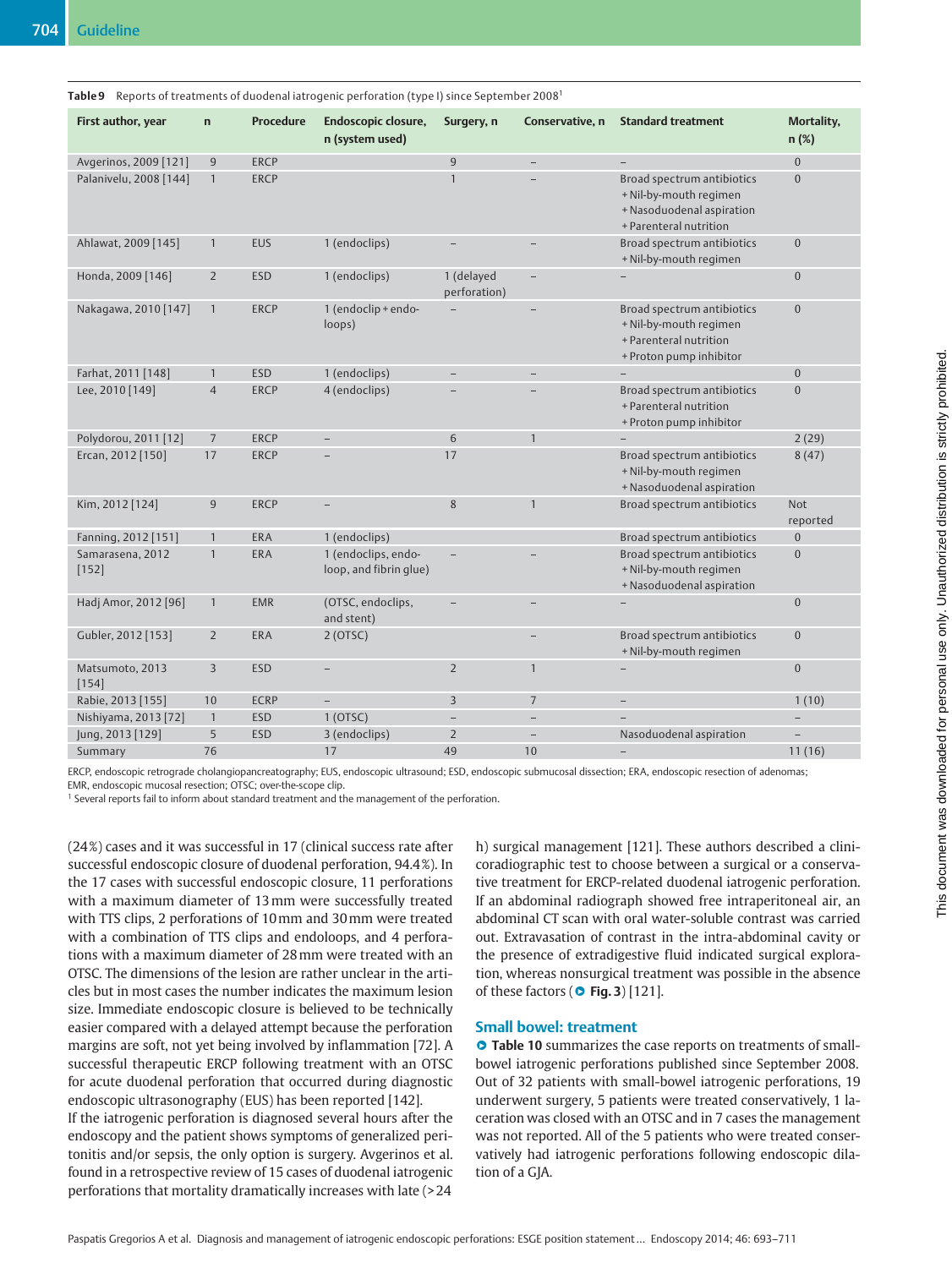

Fig. 3 Algorithm for the management of duodenal iatrogenic perforations (type I). CT, computed tomography.

Table 10 Reports of treatments of small-bowel perforation since September 2008.

| First author, year                | $\mathbf n$  | <b>Procedure</b>  | <b>Endoscopic</b><br>closure, n<br>(system used) | Surgery, n | Conservative, n          | Standard treatment <sup>1</sup>                           | <b>Mortality</b><br>(%) |
|-----------------------------------|--------------|-------------------|--------------------------------------------------|------------|--------------------------|-----------------------------------------------------------|-------------------------|
| Um, 2008 [139]                    |              | Capsule endoscopy | -                                                |            | $\overline{\phantom{0}}$ | $\qquad \qquad$                                           | $\Omega$                |
| Gerson, 2009 [136]                | 10           | <b>DBE</b>        | -                                                | 10         | $\qquad \qquad -$        | $\qquad \qquad -$                                         | 1(10)                   |
| Despott, 2009 [140]               | $\mathbf{1}$ | <b>DBE</b>        | $\overline{\phantom{0}}$                         |            | $\overline{\phantom{0}}$ | $\overline{\phantom{0}}$                                  | $\mathbf{0}$            |
| Teruel, 2009 [156]                | $\mathbf{1}$ | Colonoscopy       | $\overline{\phantom{0}}$                         |            | $\overline{\phantom{0}}$ |                                                           | $\overline{0}$          |
| Möschler, 2011 <sup>1</sup> [135] | 3            | <b>DBE</b>        | $\overline{\phantom{0}}$                         | -          | $\overline{\phantom{0}}$ | -                                                         | $\mathbf{0}$            |
| Campos, 2012 <sup>1</sup> [157]   | 14           | Dilation of GIA   |                                                  | 5          | 5                        | Broad spectrum<br>antibiotics<br>+Nil-by-mouth<br>regimen | $\Omega$                |
| Yitzhak, 2012 [138]               |              | Capsule endoscopy | $\overline{\phantom{0}}$                         |            | -                        |                                                           | $\Omega$                |
| Balmadrid, 2013 [143]             | $\mathbf{1}$ | SBE-PEI           | <b>OTSC</b>                                      | -          |                          | Broad spectrum<br>antibiotics                             | $\overline{0}$          |
| Summary                           | 32           |                   |                                                  | 19         | 5                        | $\qquad \qquad$                                           | 1(3)                    |

DBE, double-balloon enteroscopy; GJA, gastrojejunal anastomosis; SBE-PEJ, single balloon enteroscopy-percutaneous endoscopic jejunostomy

<sup>1</sup> No description of the management of all perforations.

Until recently surgery has been the only choice for management and only one case report, as mentioned above, describes an endoscopic closure, using the OTSC system, of a small-bowel laceration near the ligament of Treitz [143].

Surgery should still be the first choice in the management of small-bowel iatrogenic perforations.

# Colorectal perforations

 $\blacktriangledown$ 

# High risk procedures in the colorectum

ESGE recommends that complex EMR, ESD, and balloon dilation procedures should be considered to carry increased risk of colorectal perforation.

Older age, co-morbidity, inflammatory colonic disease, use of hot biopsy forceps, and endoscopist inexperience are other significant risk factors for iatrogenic perforations at colonoscopy.

Risk factors include female gender, presumably related to pelvic adhesions, major co-morbidities and greater age (weakened colonic wall tissues) [13, 158–160]. Risk may also be increased during surveillance colonoscopy in patients with colitis such as inflammatory bowel disease [161]; however, the colonoscopic surveillance for long-standing extensive ulcerative colitis has proved to be safe with no significant complications when biopsies are obtained with caution [162].

The sigmoid colon and the rectosigmoid junction are the most common sites of diagnostic perforation due to direct mechanical injury via shearing forces applied by the shaft or tip of the colonoscope during endoscope insertion [14, 163]. Pericolic adhesions (from previous gynecological surgery or abdominal inflammation) and severe diverticular disease may increase the risk of perforation, particularly when large-caliber instruments and excessive force are used [164]. Traumatic antimesenteric tears of the colonic wall are less common elsewhere but can occur at the flexures because of excessive tip force or in the rectum during retroflexion [165]. Cecal perforation can also occur because of barotrauma, particularly if gas is introduced above an area of stenosis [166]; barotrauma is probably less likely when carbon dioxide is used, compared with air, as the former is absorbed more quickly.

Iatrogenic perforation has been reported in 0.03 %–0.8 % of diagnostic colonoscopies and flexible sigmoidoscopies in both the symptomatic and screening settings [167–169].

Therapeutic colonoscopy carries a small but significant risk of perforation (up to 5 %), particularly following advanced polypectomy. However, high risk procedures such as endoscopic balloon dilation, applied to treat ileocolonic anastomotic strictures as in Crohn's disease, may entail perforation rates up to 11 % [170]. Regarding the use of SEMSs in the setting of acute malignant colonic obstruction, retrospective studies demonstrate a perforation rate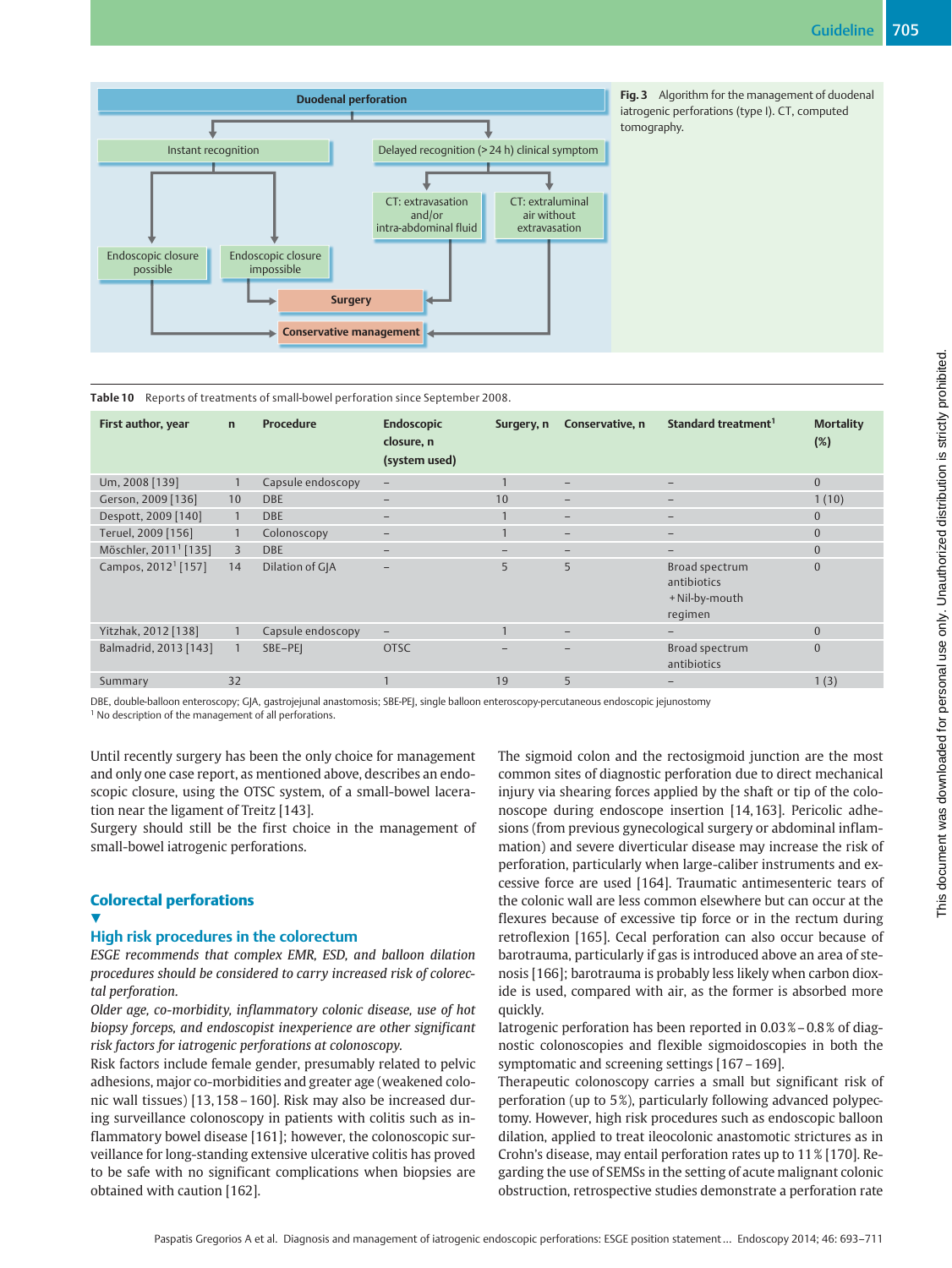of 5%-9% [171,172]. The British Society of Gastroenterology (BSG) audit of colonoscopy demonstrated that the risk of perforation at diagnostic examinations was 1:923 compared with 1:460 following polypectomy [173]. The Munich Polypectomy Study reports a risk of 1.1 % for colorectal perforation when polyps were larger than 10mm in the right colon or 20mm in left colon or when there were multiple polyps [174]. Equivalent results were reported by a French national survey, reporting a perforation rate of 3.6 % after EMR polypectomy in the lower gastrointestinal tract [175].

For piecemeal EMR of polyps larger than 20mm, two experienced centers reported acceptably low perforation rates of 1.3 % and 0.003 % [176, 177]. Conversely, the perforation rate for colorectal ESD is higher but varies depending on the experience of the operator. Predictive risk factors for iatrogenic perforations during colorectal ESD such as submucosal fibrosis and tumor size should be also considered because they may complicate ESD, being associated with a higher perforation incidence of 20.4 % [178]. Early Japanese experience with ESD showed a perforation risk of 5%-10%, although current literature demonstrates a lower perforation risk ranging from 1.9 % to 4.7 % [179, 180]. An early multicenter report of colorectal ESD from France reported a high perforation rate (18.1 %) [148]; but more recently other centers have described more acceptable perforation rates of 2 %–12 %, in line with the early experience from Japan [181]. In the past, hot biopsy forceps have been applied to destroy small polyps but recent animal studies demonstrate a potential hazard for deep thermal injury with transmural necrosis found in a high proportion of cases [182]. Anecdotal reports of delayed hemorrhage and perforation following hot biopsy have led many centers to abandon the use of this technique particularly in the right colon.

The risk of iatrogenic perforation appears to be operator-dependent; non-gastroenterologist endoscopists and endoscopists who perform only a low number of cases being associated with an increased risk of iatrogenic perforation [1, 159].

Investigations such as abdominal plain film radiography or CT scan are commonly performed in the case of clinically suspected or diagnosed perforation to verify the presence of air or fluid collections or injected contrast material. Abdominal CT is the most sensitive examination for detecting gas or liquid leaks [183]; water-soluble contrast enema per rectum is seldom used to detect concealed perforation.

# Treatment in the colorectum **V**

ESGE recommends the use of TTS endoclips for small holes and OTSCs for larger ones. Adequate colon preparation is an important factor when contemplating endoscopic treatment of iatrogenic perforations. All patients treated conservatively should be watched closely by a multidisciplinary team in the immediate post-procedure period. Immediate surgical repair is required in the case of larger perforations or where endoscopic closure has failed or where the patient's clinical condition is deteriorating.

Air or gas entry into the peritoneal cavity is a hallmark of iatrogenic perforation but does not necessarily cause infective peritonitis unless egress of luminal contents occurs. The recognition of colorectal wall tears may be immediate at the time of the procedure or can be delayed for up to 3 days [184, 185].

A conservative strategy is possible when a perforation site is recognized early, enabling an urgent closure without the spillage of gut contents. Rapid endoscopic intervention with clip placement and the use of carbon dioxide may limit the volume of extraluminal insufflation and subsequently the need for surgery [186, 187]. When there is no evidence of intraperitoneal contamination by fecal contents, free air may either resolve spontaneously within a week or progress to a compartment syndrome [188]. In this case, a tension pneumoperitoneum develops requiring an immediate release of trapped intraperitoneal air. However, if fecal contents are present, then the optimal management is surgery.

The decision to attempt endoscopic closure of an iatrogenic perforation depends on multiple factors, including the size and the cause of iatrogenic perforation, the endoscopist's experience and the accessories available at the time. With immediate endo-

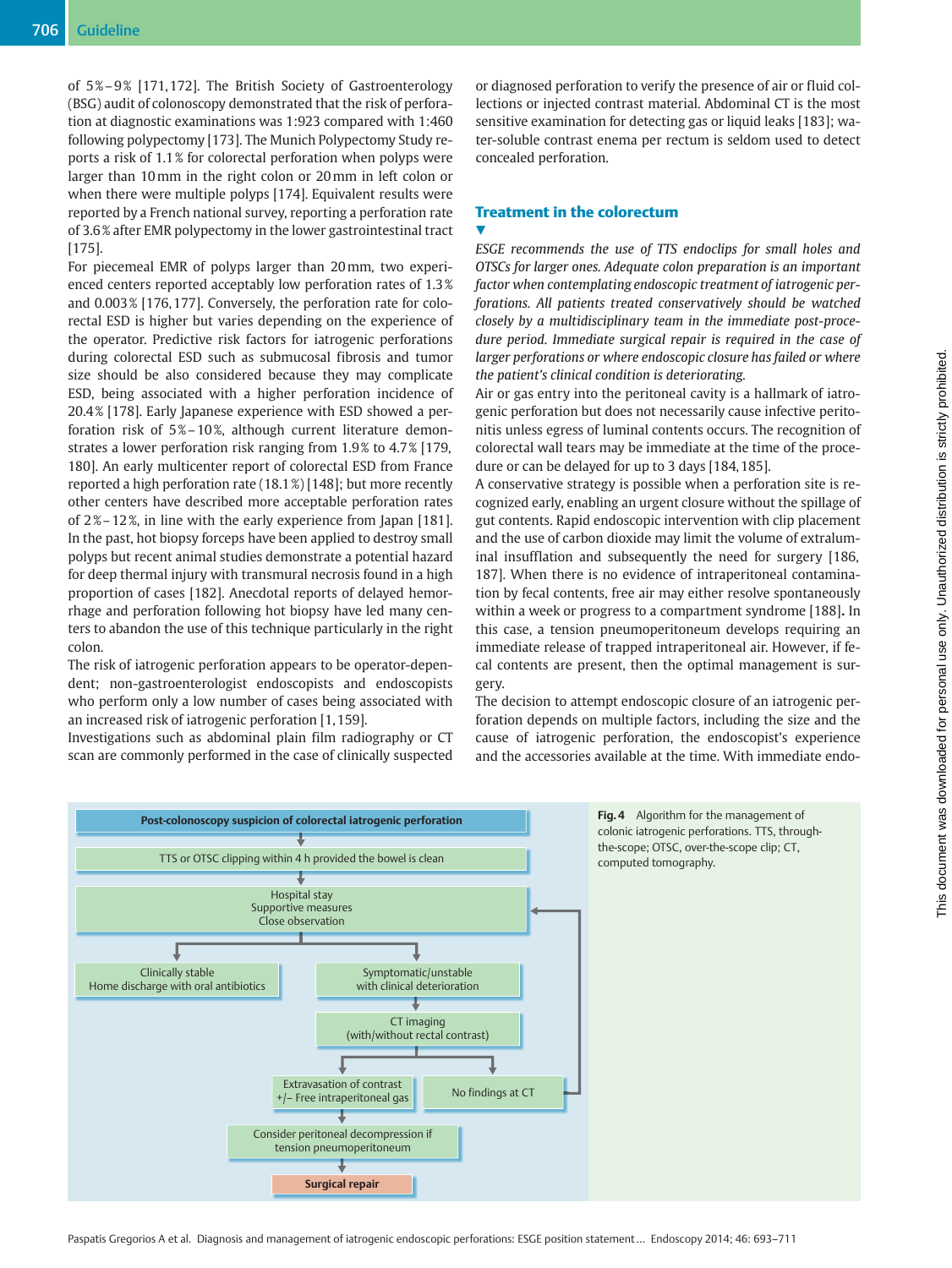scopic closure of the defect, superficial apposition of the mucosa and submucosal layers seems sufficient to obtain adequate wound healing at the perforation site and to achieve a good nonsurgical outcome [189].

Early endoscopic closure of an iatrogenic perforation smaller than 20mm, using either TTS clips or OTSC, is likely to be effective, with overall technical and clinical success rates of 93 % and 89 % respectively [2, 190, 191]. Electrocautery injury may induce colorectal perforations which are amenable to both TTS clip and OTSC clipping, in particular during ESD where there is a high risk of microperforation [68, 178]. It has been reported that TTS clipping is more effective for closure of therapeutic perforations that are less than 10mm than for diagnostic perforations where defects are blunter and larger in size [192, 193]. Recent systematic reviews based mainly on case series, report that the OTSC technique is also a safe, easy to handle, and efficacious method for treating both diagnostic and therapeutic colorectal perforations [194, 195]. Band ligation has been reported as a salvage therapy after failed clipping [196].

An early endoscopic sign, during the post-polypectomy examination of the resected polyp, is the "target sign" showing full-thickness muscle tissue surrounded by submucosa [26]. In this case, an iatrogenic perforation is strongly suspected and immediate endoscopic clipping is indicated. Occasionally, a perforation is diagnosed post-procedurally and if preparation is still adequate (within 4 hours after the procedure) endoscopic therapy may also be considered ( $\bullet$  Fig. 4).

Concomitant administration of intravenous fluids, broad spectrum antibiotics and close monitoring of vital signs are always recommended in each suspected or diagnosed colorectal perforation, to prevent clinical deterioration. Empirical medical treatment should possibly be undertaken promptly, prior to confirmation of perforation by appropriate radiological means.

A clear indication for surgery is a complicated or failed endoscopic closure with an ongoing leak that is causing feculent peritonitis [197]. Minimally invasive laparoscopic treatment of perforations has become the preferred surgical option and is now widely accepted and practiced [198]. Preliminary data have demonstrated that the laparoscopic approach resulted in decreased morbidity and length of hospital stay as well as reduced abdominal wall scarring [199].

# **Conclusions**

V,

Despite the lack of high quality studies, there is substantial evidence, particularly in the colorectum, that a few simple risk factors may be used to stratify the risk of iatrogenic perforation for each organ, allowing anticipation of higher probability of iatrogenic perforation. Moreover, there is compelling evidence that endoscopic treatment by means of clipping or stenting is effec-

Table 11 Main issues for research

- What is the long-term morbidity of iatrogenic perforations successfully treated with clips?
- What is the necessity of carbon dioxide use during ESD?
- What is the feasibility of combined techniques (endoclips + endoloop) in closing large defects?
- What training is required for inserting OTSCs in the case of iatrogenic perforations?

ESD, endoscopic submucosal dissection; OTSC, over-the-scope clip

tive in the management of iatrogenic perforations, especially for small breaches. Additionally, the wide implementation of CT allows early diagnosis of iatrogenic perforations in subtle cases, preventing harmful delays in conservative or surgical management. All these factors support the implementation of proactive policies to minimize the morbidity and mortality related to iatrogenic perforation. There is an urgent need for high quality studies to clarify the efficacy and safety of the proposed policies. The main issues to be addressed are reported in  $\bullet$  Table 11.

ESGE guidelines represent a consensus of best practice based on the available evidence at the time of preparation. They may not apply in all situations and should be interpreted in the light of specific clinical situations and resource availability. Further controlled clinical studies may be needed to clarify aspects of these statements, and revision may be necessary as new data appear. Clinical consideration may justify a course of action at variance to these recommendations. ESGE guidelines are intended to be an educational device to provide information that may assist endoscopists in providing care to patients. They are not rules and should not be construed as establishing a legal standard of care or as encouraging, advocating, requiring, or discouraging any particular treatment.

#### Competing interests: None

#### Institutions

- <sup>1</sup> Gastroenterology Department, Benizelion General Hospital, Heraklion, Crete, Greece
- <sup>2</sup> Gedyt Endoscopy Center, Buenos Aires, Argentina
- <sup>3</sup> LBA UMR T24, Faculty of Medicine, Aix-Marseille University, Marseille, France <sup>4</sup> Endoscopy Unit, Digestive Disease Center, Bispebjerg Hospital, University of Copenhagen, Copenhagen, Denmark
- <sup>5</sup> Department of Gastroenterology, Digestive Endoscopy Unit, IRCCS Istituto Clinico Humanitas, Milan, Italy
- <sup>6</sup> Wolfson Unit for Endoscopy, St Mark's Hospital & Imperial College, London, UK
- <sup>7</sup> Second Department of Surgery, Aretaieion University Hospital, Athens, Greece
- <sup>8</sup> Department of Gastroenterology and Hepatology, Academic Medical Center, University of Amsterdam, Amsterdam, the Netherlands
- <sup>9</sup> Digestive Endoscopy Unit, Catholic University, Rome, Italy

#### **References**

- 1 Bielawska B, Day AG, Lieberman DA et al. Risk factors for early colonoscopic perforation include non-gastroenterologist endoscopists: a multivariable analysis. Clin Gastroenterol Hepatol 2014 2014; 12: 85–92
- 2 Voermans RP, Le Moine O, von Renteln D. Efficacy of endoscopic closure of acute perforations of the gastrointestinal tract. Clin Gastroenterol Hepatol 2012; 10: 603–608
- 3 Akobeng AK. Principles of evidence based medicine. Arch Dis Child 2005; 90: 837–840
- 4 Dumonceau JM, Hassan C, Riphaus A et al. European Society of Gastrointest Endosc (ESGE) Guideline Development Policy. Endoscopy 2012; 44: 626–629
- 5 Jauch EC, Saver JL, Adams HP Jr. et al. Guidelines for the early management of patients with acute ischemic stroke: a guideline for healthcare professionals from the American Heart Association/American Stroke Association. Stroke 2013; 44: 870–947
- 6 Lu Y, Loffroy R, Lau JY et al. Multidisciplinary management strategies for acute non-variceal upper gastrointestinal bleeding. Br J Surg 2014; 101: E34–E50
- 7 Cotton PB, Eisen GM, Aabakken L et al. A lexicon for endoscopic adverse events: report of an ASGE workshop. Gastrointest Endosc 2010; 71: 446–454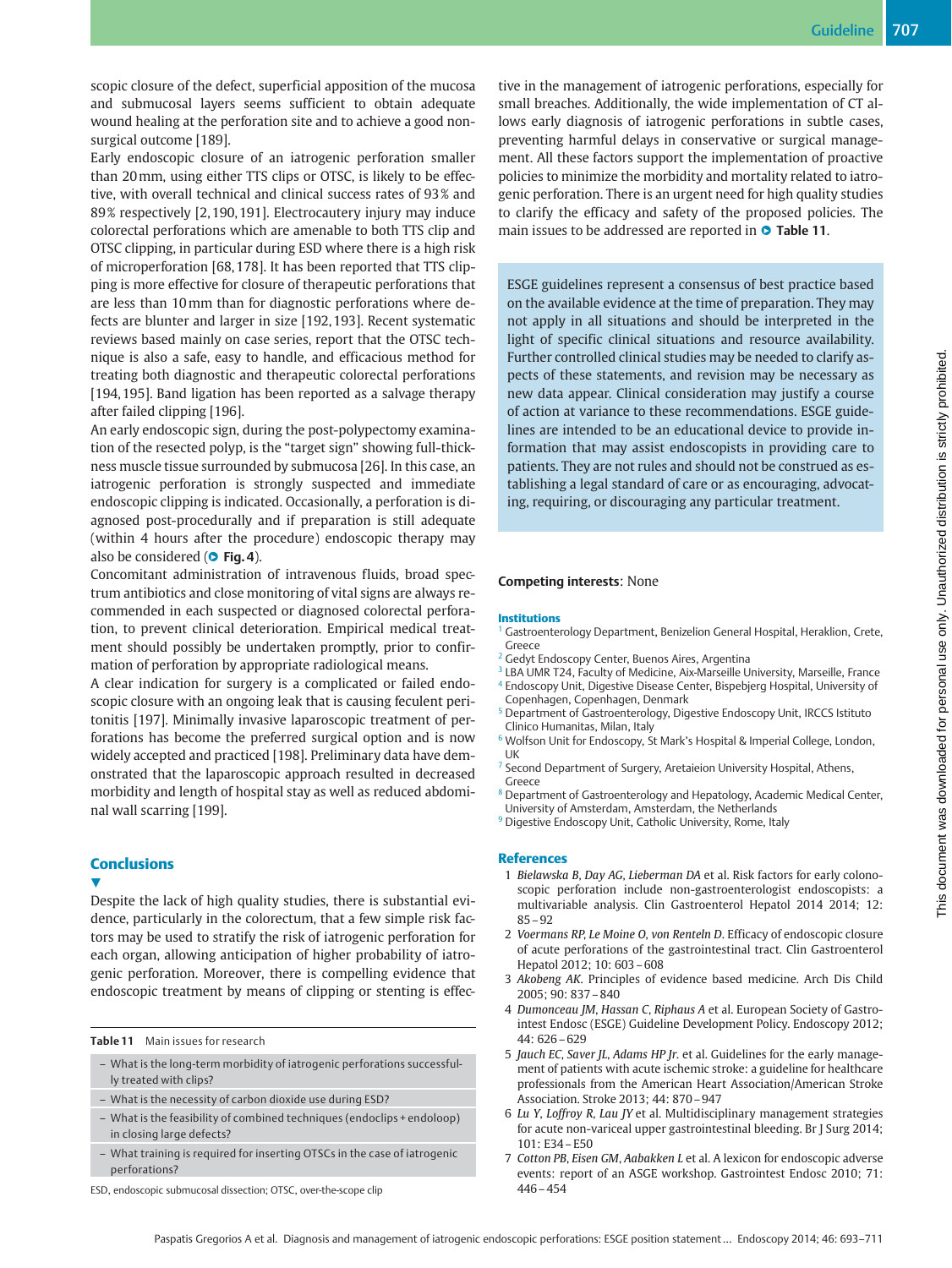- 8 Raju GS, Saito Y, Matsuda T et al. Endoscopic management of colonoscopic perforations (with videos). Gastrointest Endosc 2011; 74: 1380–1388
- 9 Baron TH, Wong Kee Song LM, Zielinski MD et al. A comprehensive approach to the management of acute endoscopic perforations (with videos). Gastrointest Endosc 2012; 76: 838–859
- 10 Jin YJ, Jeong S, Kim JH et al. Clinical course and proposed treatment strategy for ERCP-related duodenal perforation: a multicenter analysis. Endoscopy 2013; 45: 806–812
- 11 Kuppusamy MK, Felisky C, Kozarek RA et al. Impact of endoscopic assessment and treatment on operative and non-operative management of acute oesophageal perforation. Br J Surg 2011; 98: 818–824
- 12 Polydorou A, Vezakis A, Fragulidis G et al. A tailored approach to the management of perforations following endoscopic retrograde cholangiopancreatography and sphincterotomy. J Gastrointest Surg 2011; 15: 2211–2217
- 13 Anderson ML, Pasha TM, Leighton JA. Endoscopic perforation of the colon: lessons from a 10-year study. Am J Gastroenterol 2000; 95: 3418 -3422
- 14 Paspatis GA, Vardas E, Theodoropoulou A et al. Complications of colonoscopy in a large public county hospital in Greece. A 10-year study. Dig Liver Dis 2008; 40: 951–957
- 15 Kowalczyk L, Forsmark CE, Ben-David K et al. Algorithm for the management of endoscopic perforations: a quality improvement project. Am J Gastroenterol 2011; 106: 1022–1027
- 16 Carrott PWJr., Low DE. Advances in the management of esophageal perforation. Thorac Surg Clin 2011; 21: 541–555
- 17 Tamiya Y, Nakahara K, Kominato K et al. Pneumomediastinum is a frequent but minor complication during esophageal endoscopic submucosal dissection. Endoscopy 2010; 42: 8–14
- 18 Fujishiro M, Yahagi N, Kakushima N et al. Successful nonsurgical management of perforation complicating endoscopic submucosal dissection of gastrointestinal epithelial neoplasms. Endoscopy 2006; 38: 1001–1006
- 19 Maeda Y, Hirasawa D, Fujita N et al. Mediastinal emphysema after esophageal endoscopic submucosal dissection: its prevalence and clinical significance. Dig Endosc 2011; 23: 221–226
- 20 Raju GS, Fritscher-Ravens A, Rothstein RI et al. Endoscopic closure of colon perforation compared to surgery in a porcine model: a randomized controlled trial (with videos). Gastrointest Endosc 2008; 68: 324–332
- 21 Fritscher-Ravens A, Hampe J, Grange P et al. Clip closure versus endoscopic suturing versus thoracoscopic repair of an iatrogenic esophageal perforation: a randomized, comparative, long-term survival study in a porcine model (with videos). Gastrointest Endosc 2010; 72: 1020–1026
- 22 Lin BW, Thanassi W. Tension pneumoperitoneum. J Emerg Med 2010; 38: 57–59
- 23 Fu K, Ishikawa T, Yamamoto T et al. Paracentesis for successful treatment of tension pneumoperitoneum related to endoscopic submucosal dissection. Endoscopy 2009; 41: E245
- 24 Dellon ES, Hawk JS, Grimm IS et al. The use of carbon dioxide for insufflation during GI endoscopy: a systematic review. Gastrointest Endosc 2009; 69: 843–849
- 25 Wang WL, Wu ZH, Sun Q et al. Meta-analysis: the use of carbon dioxide insufflation vs. room air insufflation for gastrointestinal endoscopy. Aliment Pharmacol Ther 2012; 35: 1145–1154
- 26 Swan MP, Bourke MJ, Moss A et al. The target sign: an endoscopic marker for the resection of the muscularis propria and potential perforation during colonic endoscopic mucosal resection. Gastrointest Endosc 2011; 73: 79–85
- 27 Braga M, Ljungqvist O, Soeters P et al. ESPEN guidelines on parenteral nutrition: surgery. Clin Nutr 2009; 28: 378–386
- 28 Fatima J, Baron TH, Topazian MD et al. Pancreaticobiliary and duodenal perforations after periampullary endoscopic procedures: diagnosis and management. Arch Surg 2007; 142: 448–454
- 29 Castellvi J, Pi F, Sueiras A et al. Colonoscopic perforation: useful parameters for early diagnosis and conservative treatment. Int J Colorect Dis 2011; 26: 1183–1190
- 30 Ben-Menachem T, Decker GA, Early DS et al. Adverse events of upper GI endoscopy. Gastrointest Endosc 2012; 76: 707–718
- 31 Soreide JA, Konradsson A, Sandvik OM et al. Esophageal perforation: clinical patterns and outcomes from a patient cohort of Western Norway. Dig Surg 2012; 29: 494–502
- 32 Broor SL, Lahoti D, Bose PP et al. Benign esophageal strictures in children and adolescents: etiology, clinical profile, and results of endoscopic dilation. Gastrointest Endosc 1996; 43: 474–477
- 33 Karnak I, Tanyel FC, Buyukpamukcu N et al. Esophageal perforations encountered during the dilation of caustic esophageal strictures. J Cardiovasc Surg (Torino) 1998; 39: 373–377
- 34 Boeckxstaens GE, Annese V, des Varannes SB et al. Pneumatic dilation versus laparoscopic Heller's myotomy for idiopathic achalasia. N Engl J Med 2011; 364: 1807–1816
- 35 Campos GM, Vittinghoff E, Rabl C et al. Endoscopic and surgical treatments for achalasia: a systematic review and meta-analysis. Ann Surg 2009; 249: 45–57
- 36 Moss A, Bourke MJ, Hourigan LF et al. Endoscopic resection for Barrett's high-grade dysplasia and early esophageal adenocarcinoma: an essential staging procedure with long-term therapeutic benefit. Am J Gastroenterol 2010; 105: 1276–1283
- 37 Pouw RE, Seewald S, Gondrie JJ et al. Stepwise radical endoscopic resection for eradication of Barrett's oesophagus with early neoplasia in a cohort of 169 patients. Gut 2010; 59: 1169–1177
- 38 Shimizu Y, Takahashi M, Yoshida T et al. Endoscopic resection (endoscopic mucosal resection/ endoscopic submucosal dissection) for superficial esophageal squamous cell carcinoma: current status of various techniques. Dig Endosc 2013; 25: 13–19
- 39 Neuhaus H, Terheggen G, Rutz EM et al. Endoscopic submucosal dissection plus radiofrequency ablation of neoplastic Barrett's esophagus. Endoscopy 2012; 44: 1105–1113
- 40 Repici A, Hassan C, Carlino A et al. Endoscopic submucosal dissection in patients with early esophageal squamous cell carcinoma: results from a prospective Western series. Gastrointest Endosc 2010; 71: 715–721
- 41 Peng A, Li Y, Xiao Z et al. Study of clinical treatment of esophageal foreign body-induced esophageal perforation with lethal complications. Eur Arch Otorhinolaryngol 2012; 269: 2027–2036
- 42 Ukleja A, Afonso BB, Pimentel R et al. Outcome of endoscopic balloon dilation of strictures after laparoscopic gastric bypass. Surg Endosc 2008; 22: 1746–1750
- 43 Yoo JH, Shin SJ, Lee KM et al. Risk factors for perforations associated with endoscopic submucosal dissection in gastric lesions: emphasis on perforation type. Surg Endosc 2012; 26: 2456–2464
- 44 Imagawa A, Okada H, Kawahara Y et al. Endoscopic submucosal dissection for early gastric cancer: results and degrees of technical difficulty as well as success. Endoscopy 2006; 38: 987–990
- 45 Chung IK, Lee JH, Lee SH et al. Therapeutic outcomes in 1000 cases of endoscopic submucosal dissection for early gastric neoplasms: Korean ESD Study Group multicenter study. Gastrointest Endosc 2009; 69: 1228–1235
- 46 Toyokawa T, Inaba T, Omote S et al. Risk factors for perforation and delayed bleeding associated with endoscopic submucosal dissection for early gastric neoplasms: analysis of 1123 lesions. J Gastroenterol Hepatol 2012; 27: 907–912
- 47 Ben-David K, Lopes J, Hochwald S et al. Minimally invasive treatment of esophageal perforation using a multidisciplinary treatment algorithm: a case series. Endoscopy 2011; 43: 160–162
- 48 Kuppusamy MK, Hubka M, Felisky CD et al. Evolving management strategies in esophageal perforation: surgeons using nonoperative techniques to improve outcomes. J Am Coll Surg 2011; 213: 164–171
- 49 Soreide JA, Viste A. Esophageal perforation: diagnostic work-up and clinical decision-making in the first 24 hours. Scand J Trauma Resusc Emerg Med 2011; 19: 66
- 50 Bhatia P, Fortin D, Inculet RI et al. Current concepts in the management of esophageal perforations: a twenty-seven year Canadian experience. Ann Thorac Surg 2011; 92: 209–215
- 51 Qadeer MA, Dumot JA, Vargo JJ et al. Endoscopic clips for closing esophageal perforations: case report and pooled analysis. Gastrointest Endosc 2007; 66: 605–611
- 52 Daram SR, Tang SJ, Wu R et al. Benchtop testing and comparisons among three types of through-the-scope endoscopic clipping devices. Surg Endosc 2013; 27: 1521–1529
- 53 van Boeckel PG, Sijbring A, Vleggaar FP et al. Systematic review: temporary stent placement for benign rupture or anastomotic leak of the oesophagus. Aliment Pharmacol Ther 2011; 33: 1292–1301
- 54 Johnsson E, Lundell L, Liedman B. Sealing of esophageal perforation or ruptures with expandable metallic stents: a prospective controlled study on treatment efficacy and limitations. Dis Esoph 2005; 18: 262–266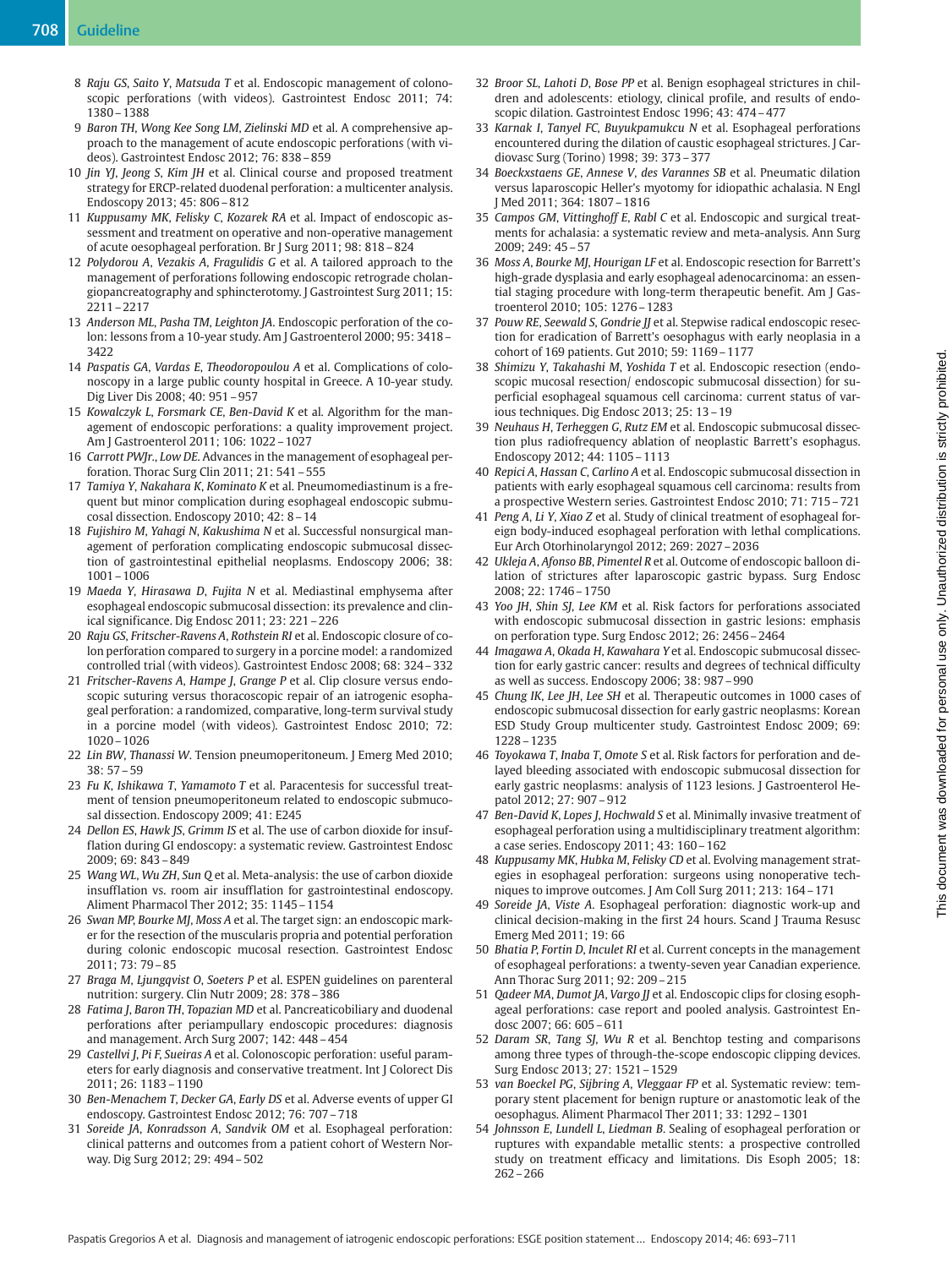- 55 van Heel NC, Haringsma J, Spaander MC et al. Short-term esophageal stenting in the management of benign perforations. Am J Gastroenterol 2010; 105: 1515–1520
- 56 Seven G, Irani S, Ross AS et al. Partially versus fully covered self-expanding metal stents for benign and malignant esophageal conditions: a single center experience. Surg Endosc 2013; 27: 2185–2192
- 57 Ahrens M, Schulte T, Egberts J et al. Drainage of esophageal leakage using endoscopic vacuum therapy: a prospective pilot study. Endoscopy 2010; 42: 693–698
- 58 Loske G, Schorsch T, Muller C. Intraluminal and intracavitary vacuum therapy for esophageal leakage: a new endoscopic minimally invasive approach. Endoscopy 2011; 43: 540–544
- 59 Vallbohmer D, Holscher AH, Holscher M et al. Options in the management of esophageal perforation: analysis over a 12-year period. Dis Esoph 2010; 23: 185–190
- 60 Dumonceau JM, Cremer M, Lalmand B et al. Esophageal fistula sealing: choice of stent, practical management, and cost. Gastrointest Endosc 1999; 49: 70–78
- 61 Biancari F, D'Andrea V, Paone R et al. Current treatment and outcome of esophageal perforations in adults: systematic review and meta-analysis of 75 studies. World J Surg 2013; 37: 1051–1059
- 62 Merchea A, Cullinane DC, Sawyer MD et al. Esophagogastroduodenoscopy-associated gastrointestinal perforations: a single-center experience. Surgery 2010; 148: 876–880
- 63 Minami S, Gotoda T, Ono H et al. Complete endoscopic closure of gastric perforation induced by endoscopic resection of early gastric cancer using endoclips can prevent surgery (with video). Gastrointest Endosc 2006; 63: 596–601
- 64 Han JH, Lee TH, Jung Y et al. Rescue endoscopic band ligation of iatrogenic gastric perforations following failed endoclip closure. World J Gastroenterol 2013; 19: 955–959
- 65 Mangiavillano B, Viaggi P, Masci E. Endoscopic closure of acute iatrogenic perforations during diagnostic and therapeutic endoscopy in the gastrointestinal tract using metallic clips: a literature review. J Dig Dis 2010; 11: 12–18
- 66 Surace M, Mercky P, Demarquay J-F et al. Endoscopic management of GI fistulae with the over-the-scope clip system (with video). Gastrointest Endosc 2011; 74: 1416–1419
- 67 von Renteln D, Denzer UW, Schachschal G et al. Endoscopic closure of GI fistulae by using an over-the-scope clip (with videos). Gastrointest Endosc 2010; 72: 1289–1296
- 68 Parodi A, Repici A, Pedroni A et al. Endoscopic management of GI perforations with a new over-the-scope clip device (with videos). Gastrointest Endosc 2010; 72: 881–886
- 69 Manta R, Manno M, Bertani H et al. Endoscopic treatment of gastrointestinal fistulas using an over-the-scope clip (OTSC) device: case series from a tertiary referral center. Endoscopy 2011; 43: 545–548
- 70 Kirschniak A, Subotova N, Zieker D et al. The Over-The-Scope Clip (OTSC) for the treatment of gastrointestinal bleeding, perforations, and fistulas. Surg Endosc 2011; 25: 2901–2905
- 71 Baron TH, Song LM, Ross A et al. Use of an over-the-scope clipping device: multicenter retrospective results of the first U.S. experience (with videos). Gastrointest Endosc 2012; 76: 202–208
- 72 Nishiyama N, Mori H, Kobara H et al. Efficacy and safety of over-thescope clip: including complications after endoscopic submucosal dissection. World J Gastroenterol 2013; 19: 2752 - 2760
- 73 Martinek J, Ryska O, Tuckova I et al. Comparing over-the-scope clip versus endoloop and clips (KING closure) for access site closure: a randomized experimental study. Surg Endosc 2013; 27: 1203–1210
- 74 Matsuda T, Fujii T, Emura F et al. Complete closure of a large defect after EMR of a lateral spreading colorectal tumor when using a two-channel colonoscope. Gastrointest Endosc 2004; 60: 836–838
- 75 Ladas SD, Kamberoglou D, Vlachogiannakos J et al. Combined use of metallic endoclips and endoloops using a single-channel scope in closing iatrogenic perforations and fistulas: two case reports and a literature review. Eur J Gastroenterol Hepatol 2014; 26: 119–122
- 76 Tsunada S, Ogata S, Ohyama T et al. Endoscopic closure of perforations caused by EMR in the stomach by application of metallic clips. Gastrointest Endosc 2003; 57: 948–951
- 77 Iwashita T, Lee JG, Nakai Y et al. Successful management of perforation during cystogastrostomy with an esophageal fully covered metallic stent placement. Gastrointest Endosc 2012; 76: 214–215
- 78 Eroglu A, Turkyilmaz A, Aydin Y et al. Current management of esophageal perforation: 20 years experience. Dis Esoph 2009; 22: 374–380
- 79 Freeman RK, Van Woerkom JM, Vyverberg A et al. Esophageal stent placement for the treatment of spontaneous esophageal perforations. Ann Thorac Surg 2009; 88: 194–198
- 80 Salminen P, Gullichsen R, Laine S. Use of self-expandable metal stents for the treatment of esophageal perforations and anastomotic leaks. Surg Endosc 2009; 23: 1526–1530
- 81 Amrani L, Menard C, Berdah S et al. From iatrogenic digestive perforation to complete anastomotic disunion: endoscopic stenting as a new concept of "stent-guided regeneration and re-epithelialization". Gastrointest Endosc 2009; 69: 1282–1287
- 82 Leers JM, Vivaldi C, Schäfer H et al. Endoscopic therapy for esophageal perforation or anastomic leak with a self-expandable metallic stent. Surg Endosc 2009; 10: 2258–2262
- 83 Kiernan PD, Khandhar SJ, Fortes DL et al. Thoracic esophageal perforations. Am Surg 2010; 76: 1355–1362
- 84 Schmidt SC, Strauch S, Rosch T et al. Management of esophageal perforations. Surg Endosc 2010; 24: 2809–2813
- 85 Swinnen J, Eisendrath P, Rigaux J et al. Self-expandable metal stents for the treatment of benign upper GI leaks and perforations. Gastrointest Endosc 2011; 73: 890–899
- 86 Lazar GJr, Paszt A, Simonka Z et al. A successful strategy for surgical treatment of Boerhaave's syndrome. Surg Endosc 2011; 25: 3613– 3619
- 87 Dai Y, Chopra SS, Kneif S et al. Management of esophageal anastomotic leaks, perforations, and fistulae with self-expanding plastic stents. J Thorac Cardiovasc Surg 2011; 141: 1213–1217
- 88 D'Cunha J, Rueth NM, Groth SS et al. Esophageal stents for anastomic leaks and perforations. J Thorac Cardiovasc Surg 2011; 142: 39–46
- 89 Lin Y, Jiang G, Liu L et al. Management of thoracic esophageal perforation. World J Surg 2014; 38: 1093–1099
- 90 Biancari F, Gudbjartsson T, Mennander A et al. Treatment of esophageal perforation in octogenarians: a multicenter study. Dis Esoph Oct 10 [Epub ahead of print] 2013
- 91 Wilson JL, Louie BE, Farivar AS et al. Fully covered self-expanding metal stents are effective for benign esophagogastric disruptions and strictures. J Gastrointest Surg 2013; 17: 2045–2050
- 92 Wahed S, Dent B, Jones R et al. Spectrum of oesophageal perforations and their influence on management. Br J Surg 2014; 101: E156–E162
- 93 Schweigert M, Beattie R, Solymosi N et al. Endoscopic stent insertion versus primary operative management for spontaneous rupture of the esophagus (Boerhaave syndrome): an international study comparing the outcome. Am Surg 2013; 79: 634–640
- 94 Sato H, Inoue H, Ikeda H et al. Clinical experience of esophageal perforation occurring with endoscopic submucosal dissection. Dis Esoph Aug 27 [Epub ahead of print] 2013
- 95 Heits N, Stapel L, Reichert B et al. Endoscopic endoluminal vacuum therapy in esophageal perforation. Ann Thorac Surg 2014; 97: 1029–1035
- 96 Hadj Amor WB, Bonin EA, Vitton V et al. Successful endoscopic management of large upper gastrointestinal perforations following EMR using over-the-scope clipping combined with stenting. Endoscopy 2012; 44: E277–E278
- 97 Biancari F, Saarnio J, Mennander A et al. Outcome of patients with esophageal perforations: a multicenter study. World J Surg 2014; 38: 902–909
- 98 Binmoeller KF, Grimm H, Soehendra N. Endoscopic closure of a perforation using metallic clips after snare excision of a gastric leiomyoma. Gastrointest Endosc 1993; 39: 172–174
- 99 Albuquerque W, Arantes V. Large gastric perforation after endoscopic mucosal resection treated by application of metallic clips (video). Endoscopy 2004; 36: 752–753
- 100 Katsinelos P, Beltsis A, Paroutoglou G et al. Endoclipping for gastric perforation after endoscopic polypectomy: an alternative treatment to avoid surgery. Surg Laparosc Endosc Percutan Tech 2004; 14: 279–281
- 101 De Caro G, Pagano N, Malesci A et al. Endoclipping for gastric perforation secondary to second session of EMRC in locally residual early gastric cancer: a case report. Dig Liver Dis 2009; 41: E32–E34
- 102 Kim HS, Lee DK, Jeong YS et al. Successful endoscopic management of a perforated gastric dysplastic lesion after endoscopic mucosal resection. Gastrointest Endosc 2000; 51: 613–615
- 103 Shi Q, Chen T, Ren Z et al. [Complete closure of large gastric defects after endo- scopic full-thickness resection, using endoloop and metallic clip interrupted suture. Endoscopy 2013; 45: 329–334
- 104 Zhong Y, Shi Q, Yao L et al. [Complete closure of gastric wall defect after endoscopic full-thick resection with metal clips and endoloop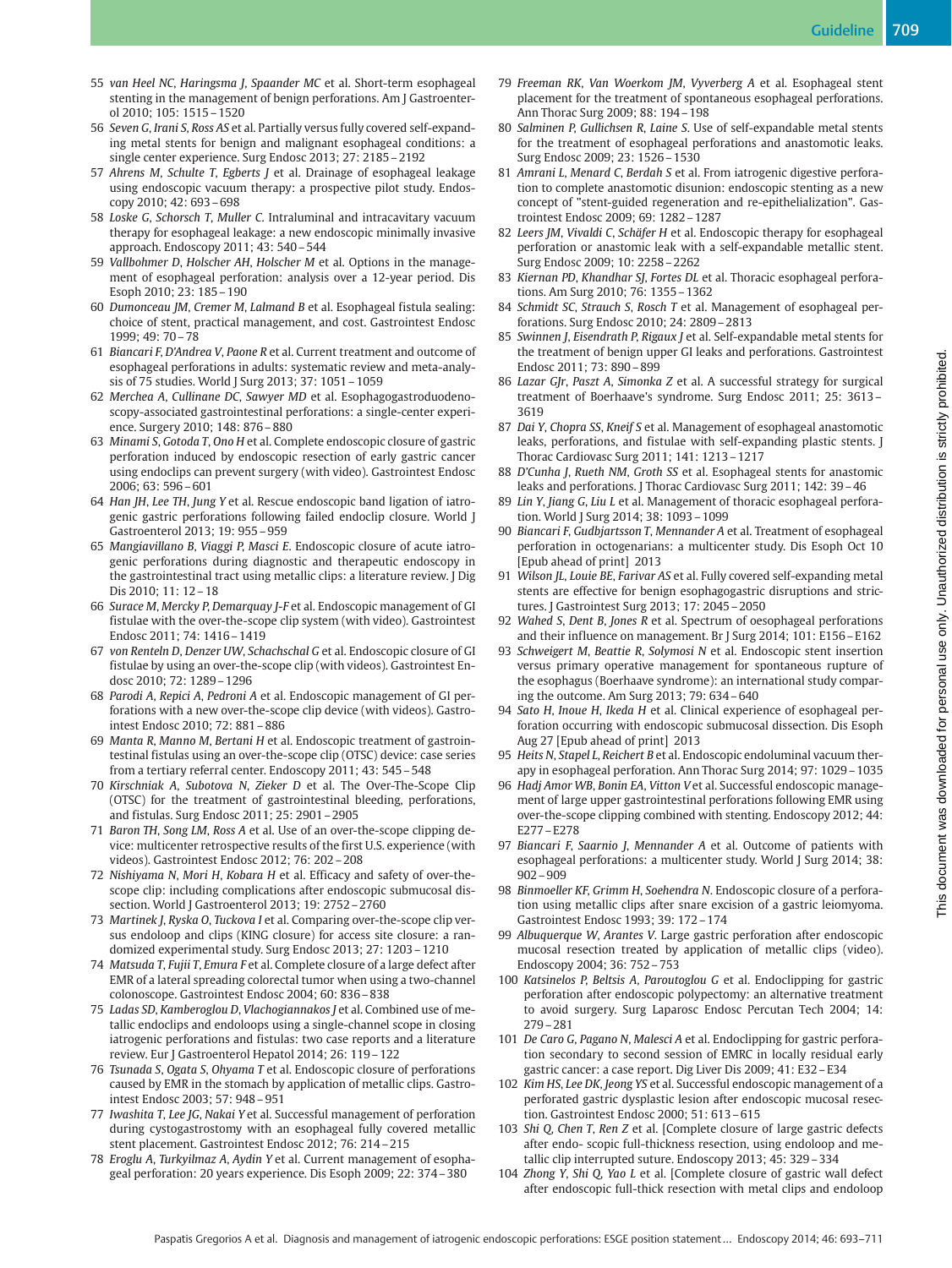snare]. Zhonghua Wei Chang Wai Ke Za Zhi (Chinese Journal of Gastrointestinal Surgery 2012; 15: 280–284 [Article in Chinese]

- 105 Andriulli A, Loperfido S, Napolitano G et al. Incidence rates of post-ERCP complications: a systematic survey of prospective studies. Am J Gastroenterol 2007; 102: 1781–1788
- 106 Enns R, Eloubeidi MA, Mergener K et al. ERCP-related perforations: risk factors and management. Endoscopy 2002; 34: 293–298
- 107 Loperfido S, Angelini G, Benedetti G et al. Major early complications from diagnostic and therapeutic ERCP: a prospective multicenter study. Gastrointest Endosc 1998; 48: 1–10
- 108 Stapfer M, Selby RR, Stain SC et al. Management of duodenal perforation after endoscopic retrograde cholangiopancreatography and sphincterotomy. Ann Surg 2000; 232: 191–198
- 109 Machado NO. Management of duodenal perforation post-endoscopic retrograde cholangiopancreatography. When and whom to operate and what factors determine the outcome? A review article JOP 2012; 13: 18–25
- 110 Howard TJ, Tan T, Lehman GA et al. Classification and management of perforations complicating endoscopic sphincterotomy. Surgery 1999; 126: 658–663
- 111 Preetha M, Chung YF, Chan WH et al. Surgical management of endoscopic retrograde cholangiopancreatography-related perforations. ANZ J Surg 2003; 73: 1011–1014
- 112 Alfieri S, Rosa F, Cina C et al. Management of duodeno-pancreato-biliary perforations after ERCP: outcomes from an Italian tertiary referral center. Surg Endosc 2013; 27: 2005–2012
- 113 Shami VM, Talreja JP, Mahajan A et al. EUS-guided drainage of bilomas: a new alternative? Gastrointest Endosc 2008; 67: 136–140
- 114 Chung RS, Sivak MV, Ferguson DR. Surgical decisions in the management of duodenal perforation complicating endoscopic sphincterotomy. Am J Surg 1993; 165: 700–703
- 115 Kayhan B, Akdogan M, Sahin B. ERCP subsequent to retroperitoneal perforation caused by endoscopic sphincterotomy. Gastrointest Endosc 2004; 60: 833–835
- 116 Knudson K, Raeburn CD, Mcintyre RC et al. Management of duodenal and pancreaticobiliary perforations associated with periampullary endoscopic procedures. Am J Surg 2008; 196: 975–981
- 117 Rahbour G, Siddiqui MR, Ullah MR et al. A meta-analysis of outcomes following use of somatostatin and its analogues for the management of enterocutaneous fistulas. Ann Surg 2012; 256: 946–954
- 118 Coughlin S, Roth L, Lurati G et al. Somatostatin analogues for the treatment of enterocutaneous fistulas: a systematic review and meta-analysis. World J Surg 2012; 36: 1016–1029
- 119 Koti RS, Gurusamy KS, Fusai G et al. Meta-analysis of randomized controlled trials on the effectiveness of somatostatin analogues for pancreatic surgery: a Cochrane review. HPB (Oxford) 2010; 12: 155–165
- 120 Assalia A, Suissa A, Ilivitzki A et al. Validity of clinical criteria in the management of endoscopic retrograde cholangiopancreatography related duodenal perforations. Arch Surg 2007; 142: 1059–1064
- 121 Avgerinos DV, Llaguna OH, Lo AY et al. Management of endoscopic retrograde cholangiopancreatography: related duodenal perforations. Surg Endosc 2009; 23: 833–838
- 122 Dubecz A, Ottmann J, Schweigert M et al. Management of ERCP-related small bowel perforations: the pivotal role of physical investigation. Can J Surg 2012; 55: 99–104
- 123 Kim BS, Kim IG, Ryu BY et al. Management of endoscopic retrograde cholangiopancreatography-related perforations. J Korean Surg Soc 2011; 81: 195–204
- 124 Kim J, Lee SH, Paik WH et al. Clinical outcomes of patients who experienced perforation associated with endoscopic retrograde cholangiopancreatography. Surg Endosc 2012; 26: 3293–3300
- 125 Kwon W, Jang J-Y, Ryu JK et al. Proposal of an endoscopic retrograde cholangiopancreatography-related perforation management guideline based on perforation type. J Korean Surg Soc 2012; 83: 218–226
- 126 Mao Z, Zhu Q, Wu W et al. Duodenal perforations after endoscopic retrograde cholangiopancreatography: experience and management. J Laparoendosc Adv Surg Tech A 2008; 18: 691–695
- 127 Morgan KA, Fontenot BB, Ruddy JM et al. Endoscopic retrograde cholangiopancreatography gut perforations: when to wait! When to operate! Am Surg 2009; 75: 477–483
- 128 Wu HM, Dixon E, May GR et al. Management of perforation after endoscopic retrograde cholangiopancreatography (ERCP): a populationbased review. HPB (Oxford) 2006; 8: 393–399
- 129 Jung JH, Choi KD, Ahn JY et al. Endoscopic submucosal dissection for sessile, nonampullary duodenal adenomas. Endoscopy 2013; 45: 133–135
- 130 Hanaoka N, Uedo N, Ishihara R et al. Clinical features and outcomes of delayed perforation after endoscopic submucosal dissection for early gastric cancer. Endoscopy 2010; 42: 1112–1115
- 131 Abe Y, Inamori M, Iida H et al. Clinical characteristics of patients with gastric perforation following endoscopic submucosal resection for gastric cancer. Hepatogastroenterology 2009; 56: 921–924
- 132 Saito Y, Fukuzawa M, Matsuda T et al. Clinical outcome of endoscopic submucosal dissection versus endoscopic mucosal resection of large colorectal tumors as determined by curative resection. Surg Endosc 2010; 24: 343–352
- 133 Conio M, De Ceglie A, Filiberti R et al. Cap-assisted EMR of large, sporadic, nonampullary duodenal polyps. Gastrointest Endosc 2012; 76: 1160–1169
- 134 Alexander S, Bourke MJ, Williams SJ et al. EMR of large, sessile, sporadic nonampullary duodenal adenomas: technical aspects and longterm outcome (with videos). Gastrointest Endosc 2009; 69: 66–73
- 135 Moschler O, May A, Muller MK et al. Complications in and performance of double-balloon enteroscopy (DBE): results from a large prospective DBE database in Germany. Endoscopy 2011; 43: 484–489
- 136 Gerson LB, Tokar J, Chiorean M et al. Complications associated with double balloon enteroscopy at nine US centers. Clin Gastroenterol Hepatol 2009; 7: 1177–1182
- 137 Palmer JS, Marenah K, El Madani F et al. Small bowel perforation following capsule endoscopy: a case report. Ann R Coll Surg Engl 2011; 93: E69–E70
- 138 Yitzhak A, Bayme M, Perry ZH et al. Small bowel perforation after capsule endoscopy in a patient with occult gastrointestinal bleeding and undiagnosed Crohn's disease. Am Surg 2012; 78: E159–E161
- 139 Um S, Poblete H, Zavotsky J. Small bowel perforation caused by an impacted endocapsule. Endoscopy 2008; 40: E122–E123
- 140 Despott EJ, Gupta A, Burling D et al. Effective dilation of small-bowel strictures by double-balloon enteroscopy in patients with symptomatic Crohn's disease (with video). Gastrointest Endosc 2009; 70: 1030–1036
- 141 Espinel J, Pinedo E. Stenosis in gastric bypass: Endoscopic management. World J Gastrointest Endosc 2012; 4: 290–295
- 142 Donatelli G, Vergeau BM, Dritsas S et al. Closure with an over-thescope clip allows therapeutic ERCP to be safely performed after acute duodenal perforation during diagnostic endoscopic ultrasound. Endoscopy 2013; 45: E392–E393
- 143 Balmadrid B, Ross A. Severe laceration in a percutaneous endoscopic jejunostomy placement resolved with over-the-scope clips. Gastrointest Endosc 2013; 45: 783–784
- 144 Palanivelu C, Jategaonkar PA, Rangarajan M et al. Laparoscopic management of a retroperitoneal duodenal perforation following ERCP for periampullary cancer. JSLS 2008; 12: 399–402
- 145 Ahlawat SK, Haddad N. Repair of an EUS-induced duodenal perforation with endoscopic clips. Acta Gastroenterol Belg 2009; 72: 361– 364
- 146 Honda T, Yamamoto H, Osawa H et al. Endoscopic submucosal dissection for superficial duodenal neoplasms. Dig Endosc 2009; 21: 270– 274
- 147 Nakagawa Y, Nagai T, Soma W et al. Endoscopic closure of a large ERCP-related lateral duodenal perforation by using endoloops and endoclips. Gastrointest Endosc 2010; 72: 216–217
- 148 Farhat S, Chaussade S, Ponchon T et al. Endoscopic submucosal dissection in a European setting. A multi-institutional report of a technique in development. Endoscopy 2011; 43: 664–670
- 149 Lee TH, Bang BW, Jeong JI et al. Primary endoscopic approximation suture under cap-assisted endoscopy of an ERCP-induced duodenal perforation. World J Gastroenterol 2010; 16: 2305–2310
- 150 Ercan M, Bostanci EB, Dalgic T et al. Surgical outcome of patients with perforation after endoscopic retrograde cholangiopancreatography. J Laparosc Endosc Adv Surg Tech A 2012; 22: 371–377
- 151 Fanning SB, Bourke MJ, Williams SJ et al. Giant laterally spreading tumors of the duodenum: endoscopic resection outcomes, limitations, and caveats. Gastrointest Endosc 2012; 75: 805–812
- 152 Samarasena JB, Nakai Y, Park DH et al. Endoscopic closure of an iatrogenic duodenal perforation: a novel technique using endoclips, endoloop, and fibrin glue. Endoscopy 2012; 44: E424–E425